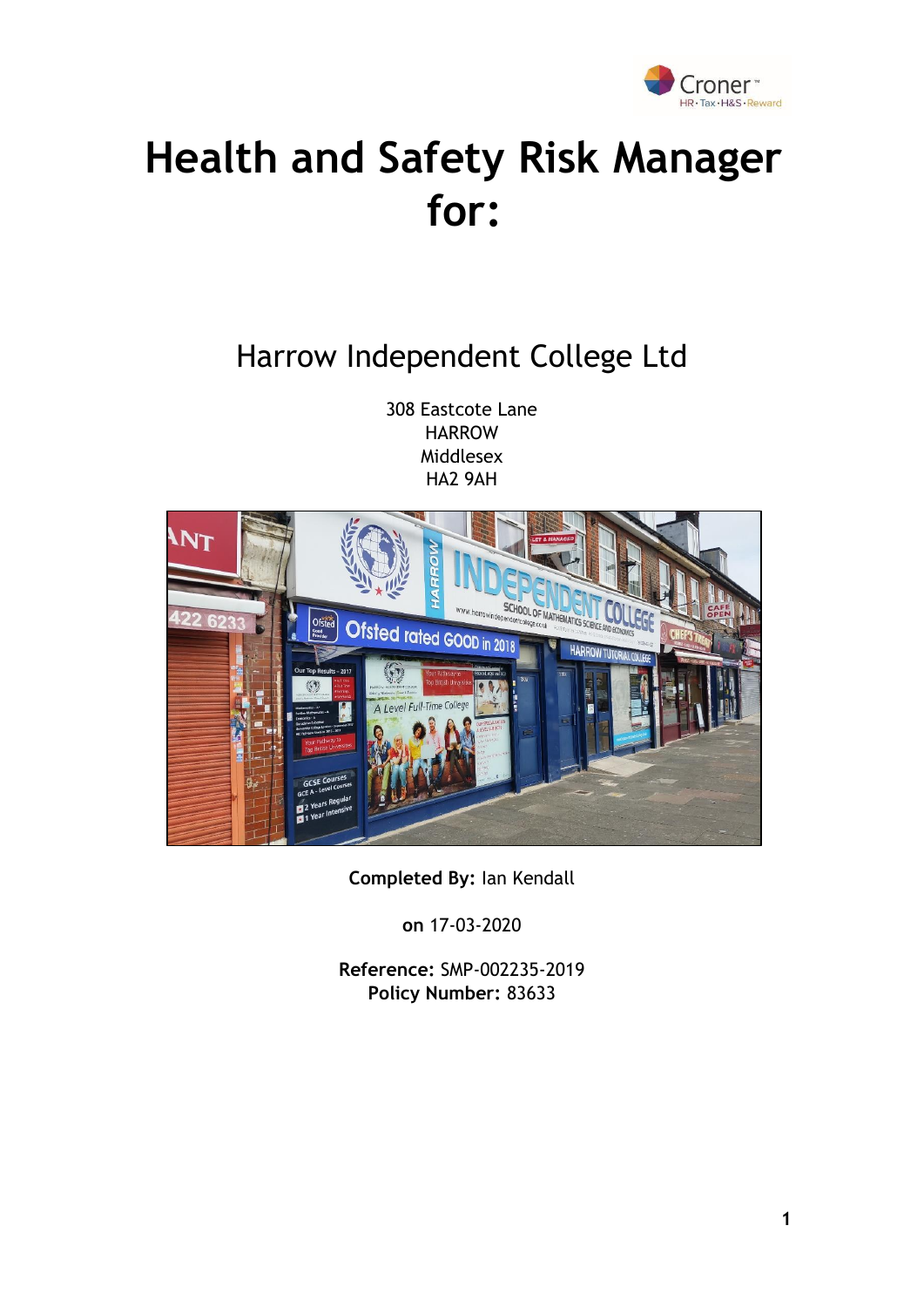

## **Contents**

- 1.Introduction
- 2.Risk Profile
- 3.Control Measures
- 4.Appendices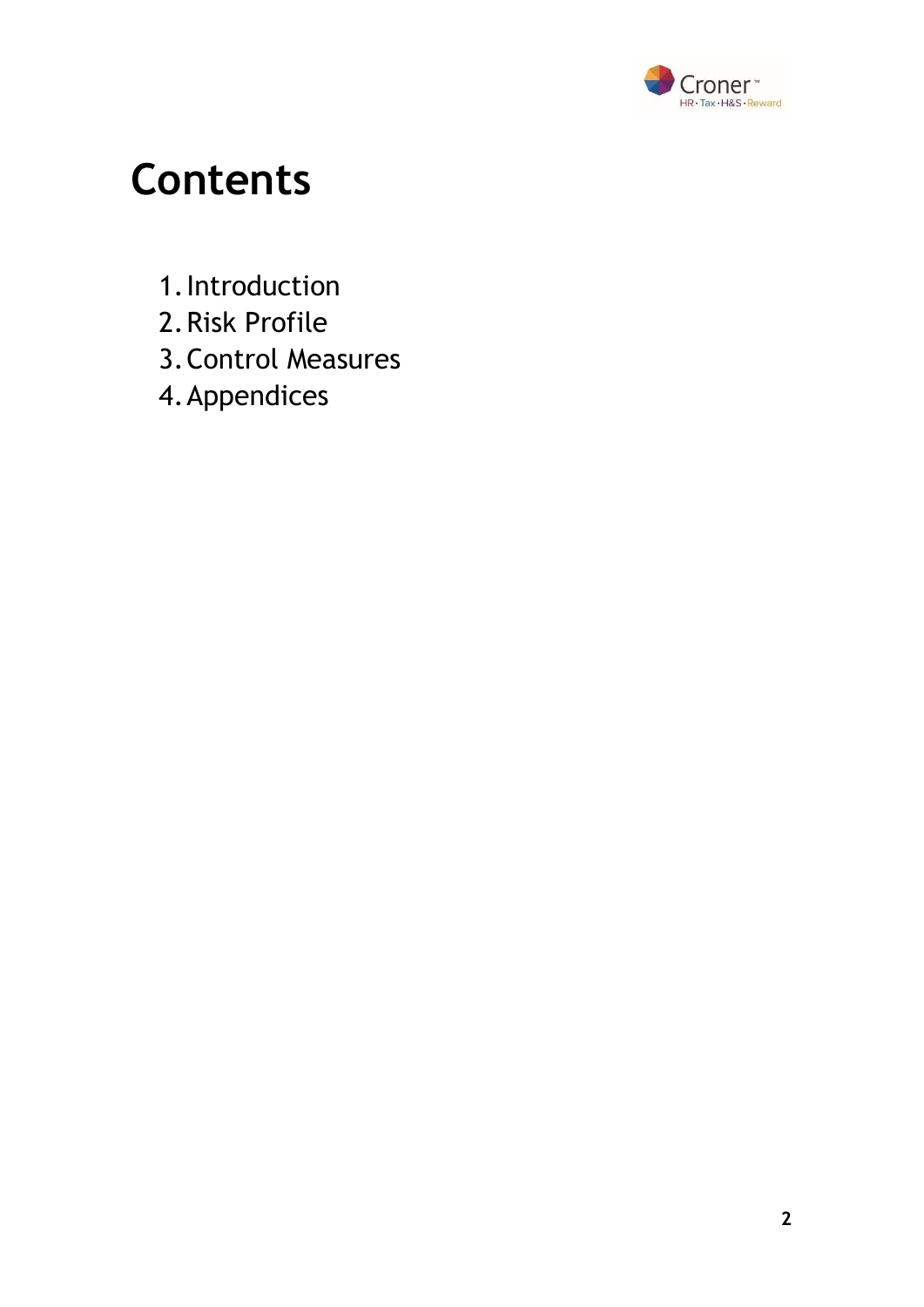

## **Section 1**

### **Introduction**

Croner's Risk Manager programme helps you to identify and manage Health and Safety risks to your organisation in a sensible and pragmatic way. In order to do this, it is essential to understand:

- The risks faced by your organisation and how they might affect it
- The costs associated with each risk
- How well you are managing those risks.

The Risk Manager fulfils these needs by providing a structured programme of Health and Safety management for you to follow backed up by comprehensive support from Croner. It includes:

- A high-level Risk Profile to help you understand the overall Health and Safety risks to your business
- A detailed audit of the Risk Controls currently in place to see how well you are doing
- A prioritised Action Plan which helps you to decide where to concentrate your efforts and record improvements.

The programme is designed to aid compliance with the Health and Safety Executive's standard **Managing for health and safety** (HSG65).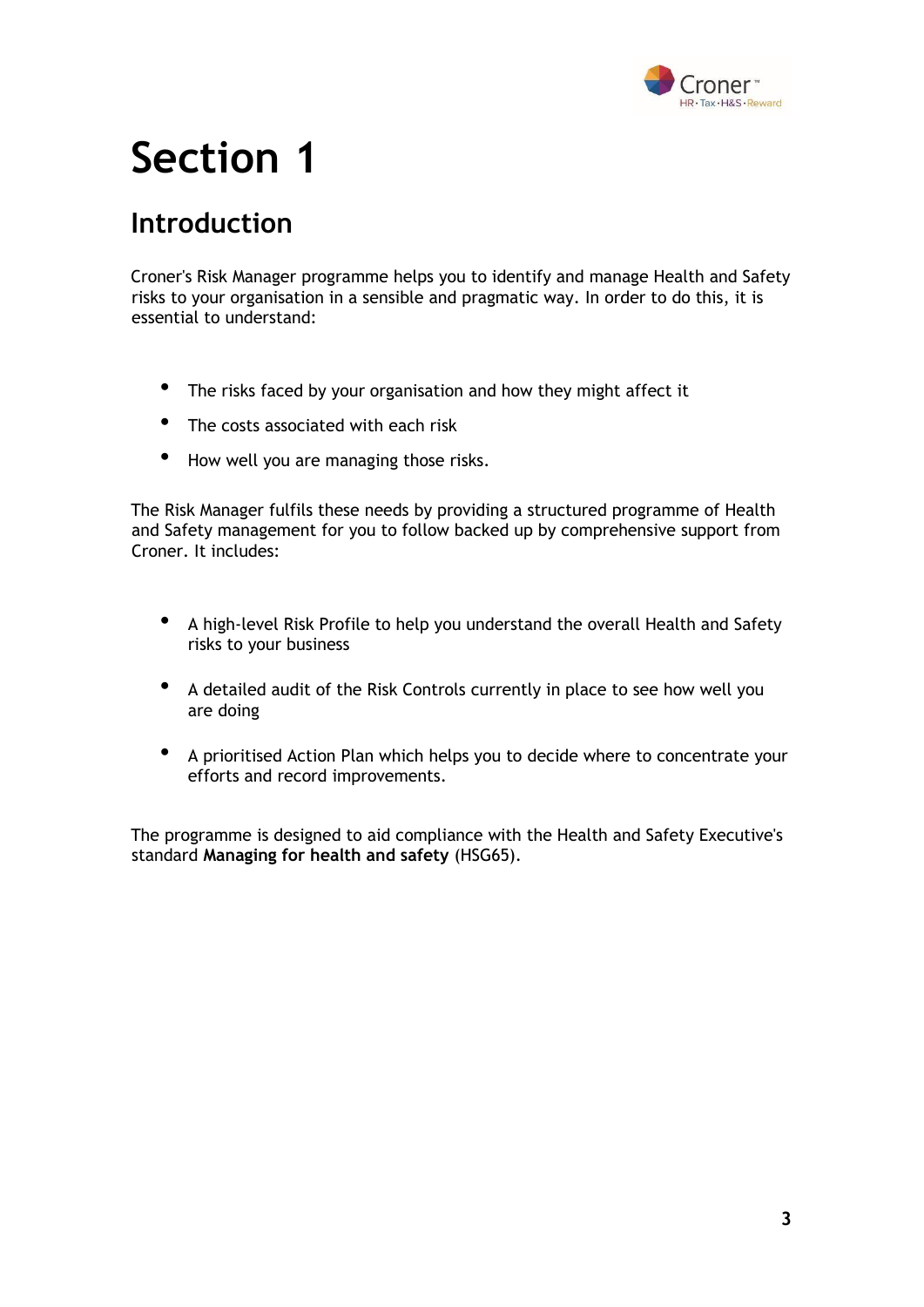

# **How Risk Manager Works**

## **Introduction**

The following chart illustrates how the Risk Manager programme works:



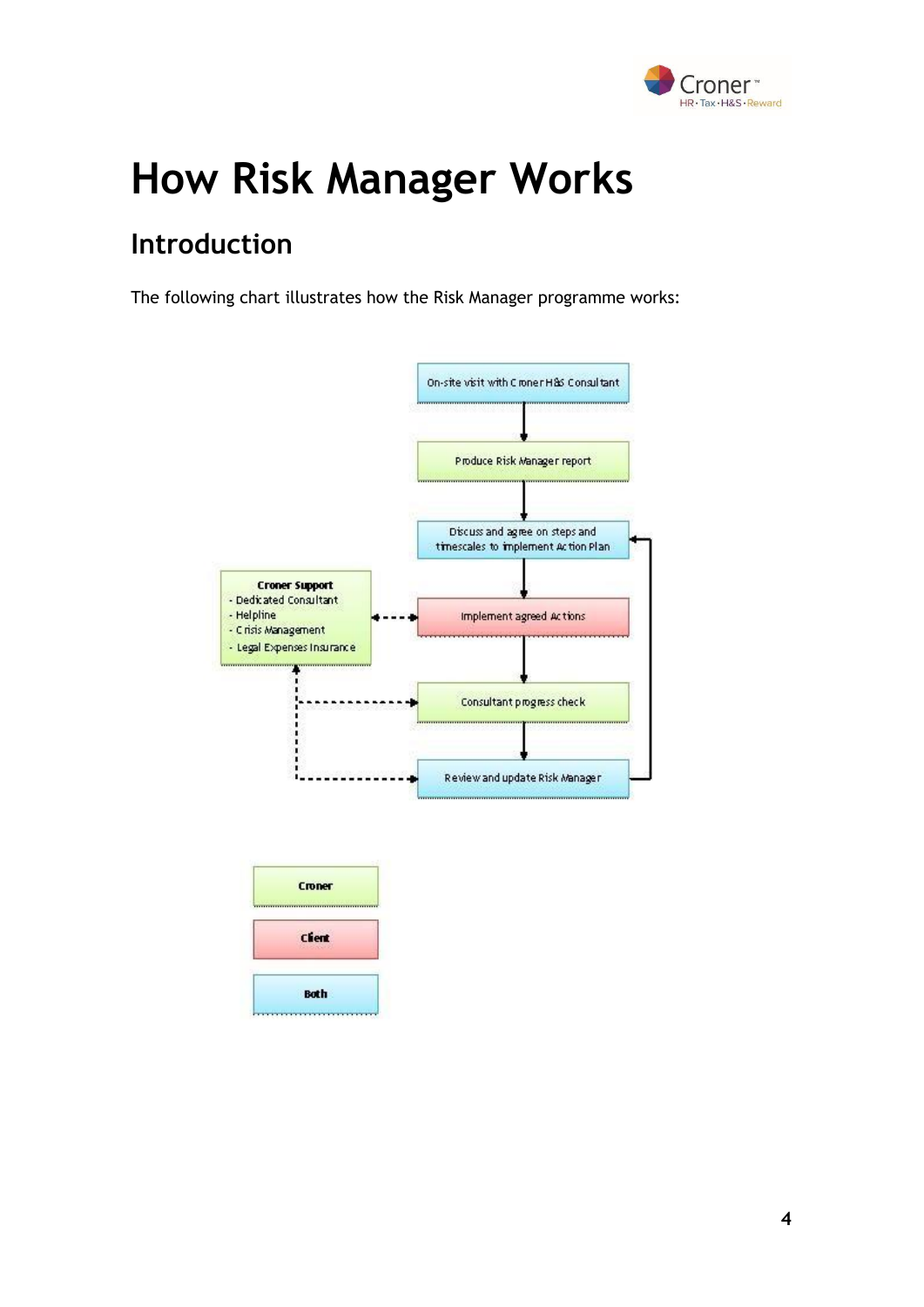

### **Overview of Organisation**

Harrow Independent College is situated in a parade of shops along a main high street next to a secondary school. The college is designed for pupils from six form who wish to advance their skills in a number of subjects. They have just been approved by the DFE at grade 2 to be able to start taking in year ten pupils which they will look at starting next year. The college comprises of a secure coded entrance, waiting area, offices, a number of training rooms including one on a different floor, auditorium, storage rooms, washroom facilities and small kitchen area. There are apartments above the premises but are nothing to do with the college.

There are 7 employees, none are particularly at risk because of disability, because they are young persons, or because they are new or expectant mothers.

The help and assistance afforded Ian Kendall during the visit by Kandiah Kandeepan and others is gratefully acknowledged.

LIMITATIONS OF THIS REPORT

This report is advisory in nature, informational in content, and is intended to assist our Members improve their standards of compliance with health and safety legislation and best practice; it does not constitute legal advice.

It has been based on observations, and written and oral information, provided by the Member's representative to our Consultant during a site visit to the Member's property, premises or area of work, and is limited to the parts of the Member's undertaking which was reasonably accessible to our Consultant at the time of the visit.

This report however has been prepared on the strict understanding that our Member retains ownership of, and remains responsible for, the management of health and safety in its workplace(s).

Accordingly, Croner will not accept liability for any accident, injury or damages of any kind resulting from the use of, or reliance upon, any information contained in the report.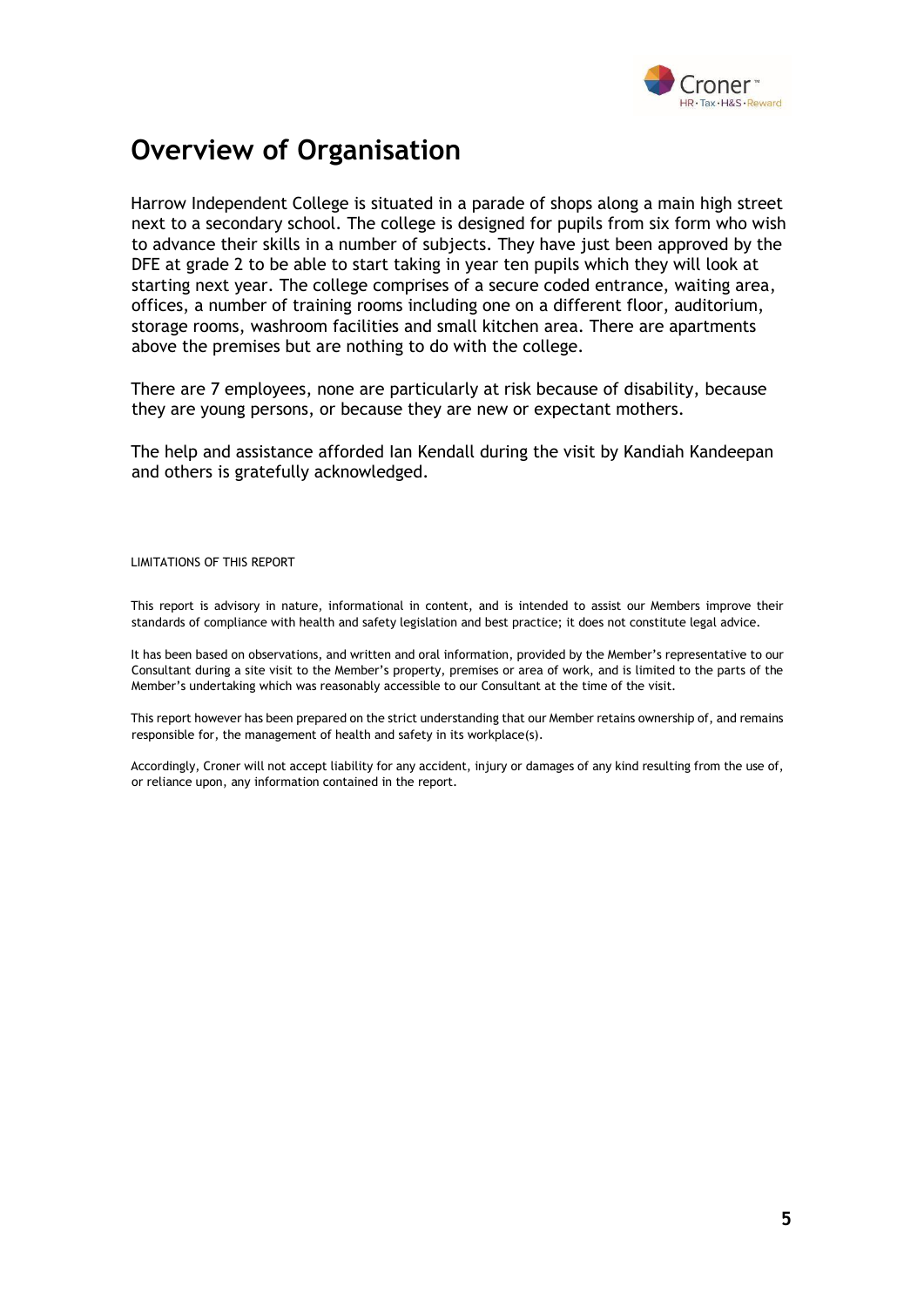

## **Section 2**

### **Risk Profile - Introduction**

In order for an organisation to effectively manage Health and Safety, it is vital that risks are identified and prioritised in a methodical and pragmatic way. This is no different to how other business risks are controlled.

Within Risk Manager this is appears in the form of a high-level Risk Profile which is intended to:

- Identify and rate the significant risks to your business
- Provide you with a top-level view of how your organisation is doing in terms of Health and Safety risk
- Give you an understanding of how this translates to potential cost and disruption to your business.

Someone within your organisation needs to take responsibility for each risk. This does not necessarily mean they have to implement all of the controls (these can be delegated or assigned to others) but that they have enough authority to be able to affect change within that area.

#### **Cost**

Accidents and ill health cost the UK economy billions of pounds each year. Some costs are obvious such as fines but others are less tangible. 'Hidden' costs include:

- lost production time, not just for the injured party but for everyone involved in investigations,
- temporary staff to replace those injured or off sick
- repairs to work equipment and premises
- sick pay
- administration costs
- legal defence costs
- damage to business reputation leading to loss of business

•

These costs are not covered by insurance and following an accident, premiums can be increased or cover might even be refused. It is generally recognised that uninsured losses amount to ten times the cost of insurance premiums paid.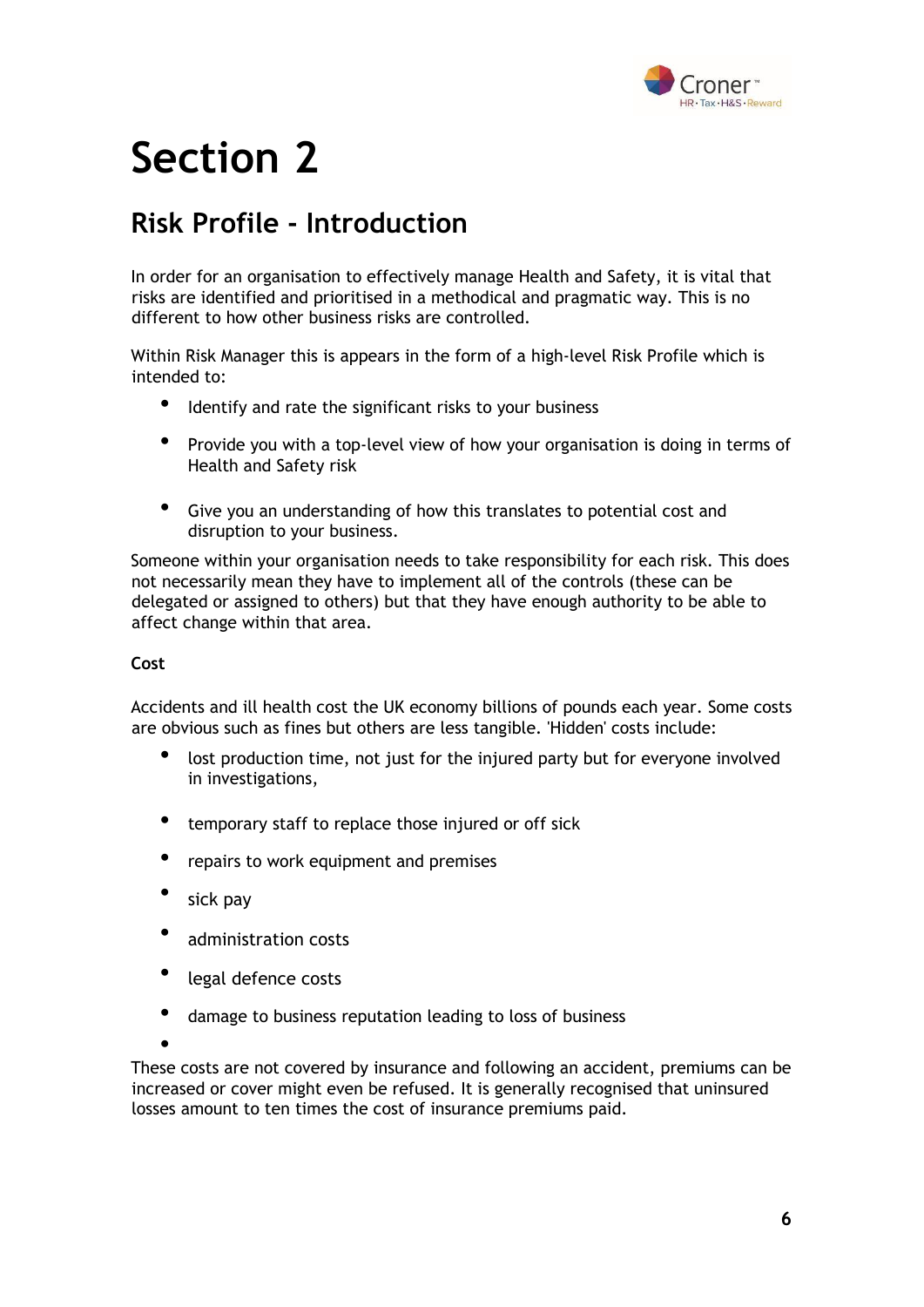

## **Risk Levels and Action Priorities**

The Risk Profile uses a simple colour-coded system to help rate and prioritise your high level risks:

| <b>Risk</b><br>Level       | <b>Description</b>                                                                                                                                                                                                                                                                                                                                    | <b>Action Priority</b>                                                                                                                                                                                                                                                                                                |
|----------------------------|-------------------------------------------------------------------------------------------------------------------------------------------------------------------------------------------------------------------------------------------------------------------------------------------------------------------------------------------------------|-----------------------------------------------------------------------------------------------------------------------------------------------------------------------------------------------------------------------------------------------------------------------------------------------------------------------|
| <b>Very</b><br><b>High</b> | These risks are unacceptable.<br>Substantial improvements in risk<br>controls are necessary, so that the<br>risk is reduced to an acceptable<br>level.                                                                                                                                                                                                | The work activity should be halted until<br>risk controls are implemented that<br>reduce the risk so that it is no longer<br>very high. If it is not possible to reduce<br>risk the work should remain prohibited.<br>It is advised that these issues are<br>resolved immediately.                                    |
| <b>High</b>                | Substantial efforts should be made<br>to reduce the risk. Considerable<br>resources might have to be allocated<br>to additional controls.<br>Arrangements should be made to<br>ensure that the controls are<br>maintained, particularly if the risk<br>levels are associated with extremely<br>harmful consequences and very<br>harmful consequences. | Risk reduction measures should be<br>implemented urgently within a defined<br>time period and it might be necessary to<br>consider suspending or restricting the<br>activity, or to apply interim risk<br>controls, until this has been completed.<br>It is advised that these issues are<br>resolved within 1 month. |
| <b>Medium</b>              | Consideration should be given as to<br>whether the risks can be lowered,<br>but the costs of additional risk<br>reduction measures should be taken<br>into account.<br>Arrangements should be made to<br>ensure that the controls are<br>maintained, particularly if the risk<br>levels are associated with harmful<br>consequences.                  | The risk reduction measures should be<br>implemented within a defined time<br>period. It is advised that these issues are<br>resolved within 3-4 months.                                                                                                                                                              |
| Low                        | No additional controls are required<br>unless they can be implemented at<br>very low cost (in terms of time,<br>money and effort).<br>Actions to further reduce these risks<br>are assigned low priority.<br>Arrangements should be made to<br>ensure that the controls are<br>maintained.                                                            | It is advised that these issues are<br>resolved within 12 months.                                                                                                                                                                                                                                                     |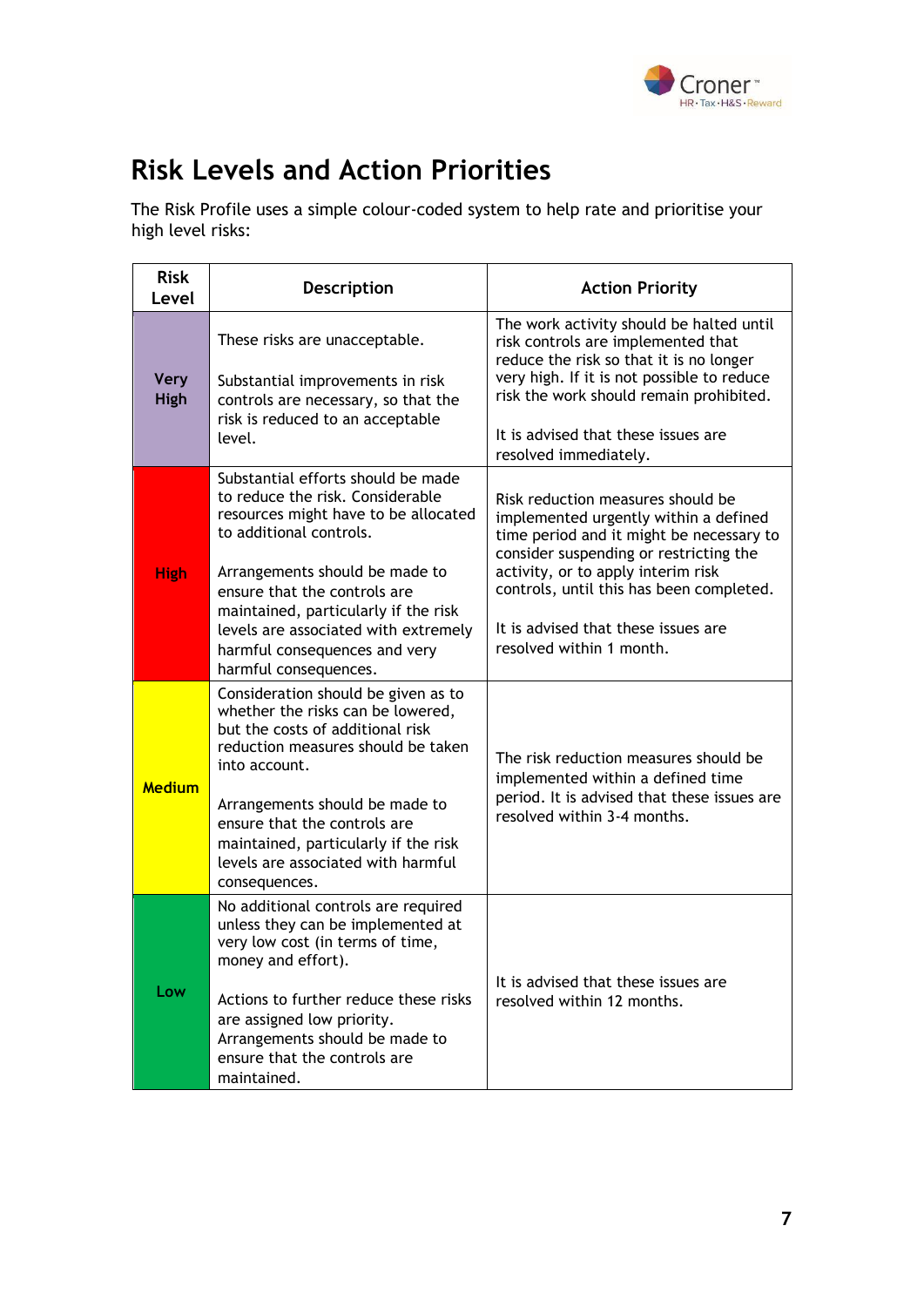

## **Our Risk Profile**

| <b>Risk Area</b>              | <b>Risk Level</b> | <b>Risk Owner</b> |
|-------------------------------|-------------------|-------------------|
| <b>COSHH</b>                  | Medium            |                   |
| Display Screen Equipment      | Low               |                   |
| <b>Fire Safety Management</b> | <b>High</b>       |                   |
| Health & Safety Management    | Medium            |                   |
| <b>Manual Handling</b>        | Low               |                   |
| <b>Risk Assessment</b>        | Medium            |                   |
| <b>Workplace Safety</b>       | Low               |                   |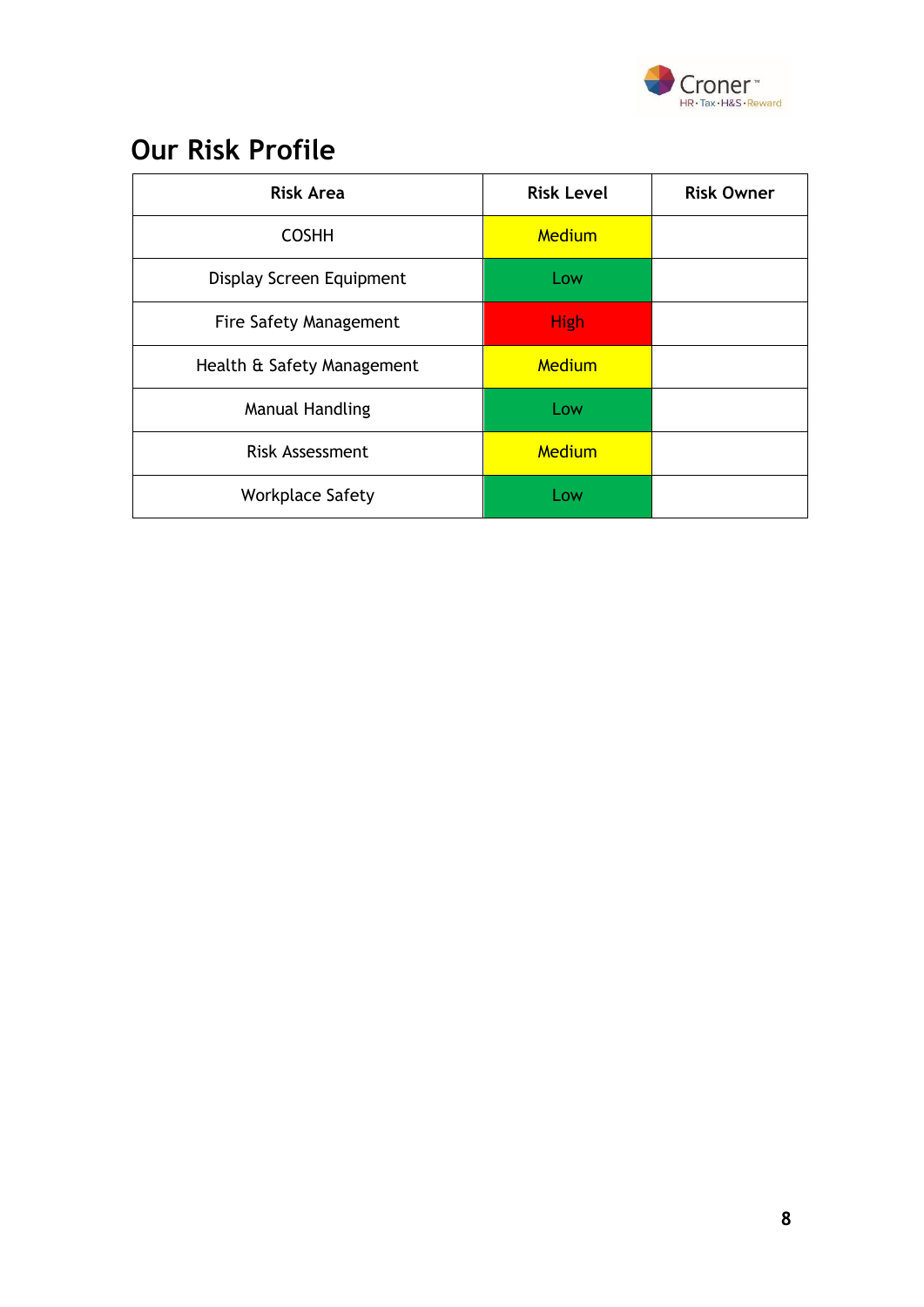

## **Section 3**

### **Control Measures - Introduction**

The Control Measures section provides a more detailed audit of how well you are managing the Health and Safety risks to your business. 'Control Measures' are the actions you need to take to reduce risks and to comply with Health and Safety law.

Your Consultant will identify whether or not the Control Measures currently in place are adequate based on observation and information provided during their visit. Where they are not considered adequate a Recommended Action will be provided along with a Reason as to why the Action is necessary.

#### **Action Plan**

Based on the findings of the audit, an Action Plan is created to help you plan any work that needs to be carried out in order to reduce levels of risk. Priorities are assigned to each Action to help you focus on issues in order of importance.

Croner also provides you with an editable version of the Action Plan which allows you to sign off the actions as they are completed.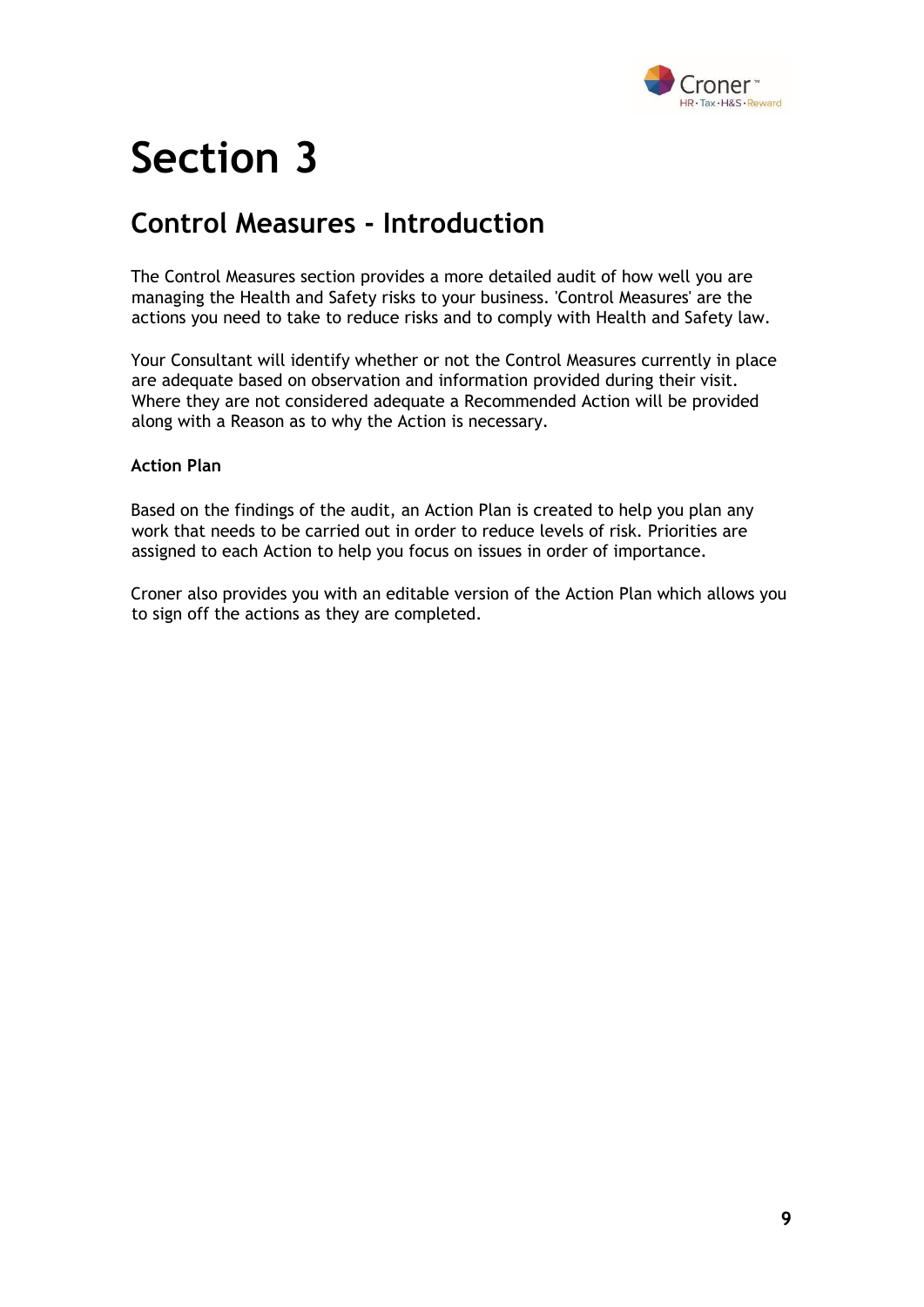

## **Action Plan**

The following Action Plan details areas that need improvement:

| <b>COSHH</b>                                                                                                                            |                 |              |                   |
|-----------------------------------------------------------------------------------------------------------------------------------------|-----------------|--------------|-------------------|
| Action                                                                                                                                  | <b>Priority</b> | Allocated to | Completed<br>Date |
| Carry out 14 monthly thorough<br>examination and test of local exhaust<br>ventilation equipment.                                        | Medium          |              |                   |
| Retain records of examination and<br>testing of local exhaust ventilation<br>equipment. Obtain confirmation of the<br>servicing record. | Medium          |              |                   |

| <b>Display Screen Equipment</b>                        |          |              |                   |  |  |
|--------------------------------------------------------|----------|--------------|-------------------|--|--|
| <b>Action</b>                                          | Priority | Allocated to | Completed<br>Date |  |  |
| Carry out specific display screen risk<br>assessments. | Low      |              |                   |  |  |

| <b>Fire Safety Management</b>                                             |             |              |                   |  |  |
|---------------------------------------------------------------------------|-------------|--------------|-------------------|--|--|
| <b>Action</b>                                                             | Priority    | Allocated to | Completed<br>Date |  |  |
| Carry out Specific PAS79 Fire Risk<br>Assessment.                         | Medium      |              |                   |  |  |
| Clear all obstructed fire exits.                                          | <b>High</b> |              |                   |  |  |
| Test the emergency lighting on a<br>monthly basis.                        | Medium      |              |                   |  |  |
| Arrange for an annual full discharge of<br>the emergency lighting system. | Medium      |              |                   |  |  |

| Health & Safety Management                                           |          |              |                          |  |  |
|----------------------------------------------------------------------|----------|--------------|--------------------------|--|--|
| Action                                                               | Priority | Allocated to | Completed<br><b>Date</b> |  |  |
| Implement a system of monitoring for<br>health and safety standards. | Medium   |              |                          |  |  |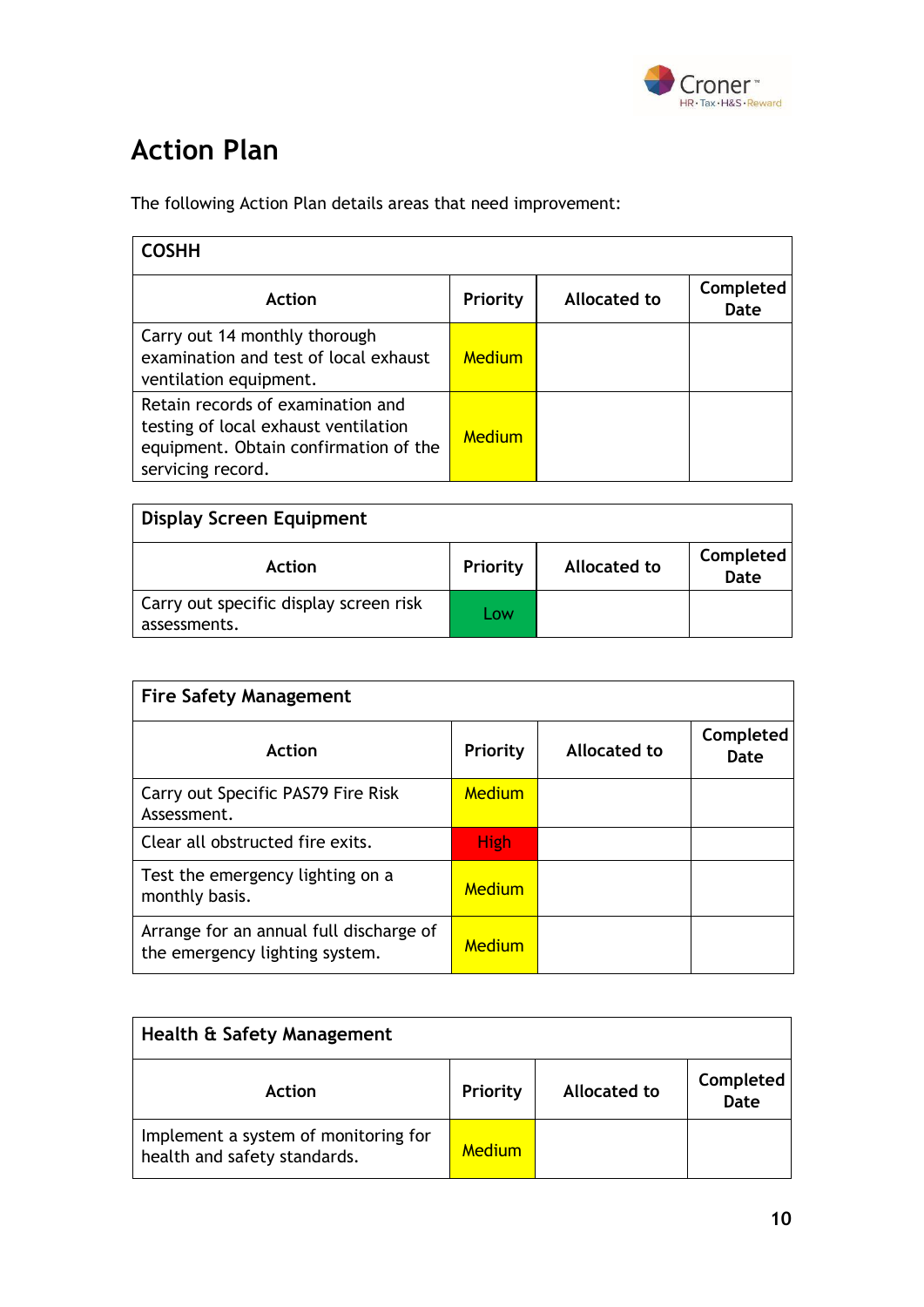

| <b>Manual Handling</b>                                   |          |                     |                          |  |  |
|----------------------------------------------------------|----------|---------------------|--------------------------|--|--|
| <b>Action</b>                                            | Priority | <b>Allocated to</b> | Completed<br><b>Date</b> |  |  |
| Provide suitable and sufficient manual<br>handling aids. | Low      |                     |                          |  |  |

| <b>Risk Assessment</b>                                                      |               |              |                   |  |  |
|-----------------------------------------------------------------------------|---------------|--------------|-------------------|--|--|
| <b>Action</b>                                                               | Priority      | Allocated to | Completed<br>Date |  |  |
| Carry out suitable and sufficient Risk<br>Assessments for non-routine work. | <b>Medium</b> |              |                   |  |  |
| Review Risk Assessments.                                                    | l ow          |              |                   |  |  |

| <b>Workplace Safety</b>                                                                  |          |                     |                   |  |  |
|------------------------------------------------------------------------------------------|----------|---------------------|-------------------|--|--|
| Action                                                                                   | Priority | <b>Allocated to</b> | Completed<br>Date |  |  |
| Improve the ventilation in the<br>workplace. Have the air conditioning<br>unit serviced. | Low      |                     |                   |  |  |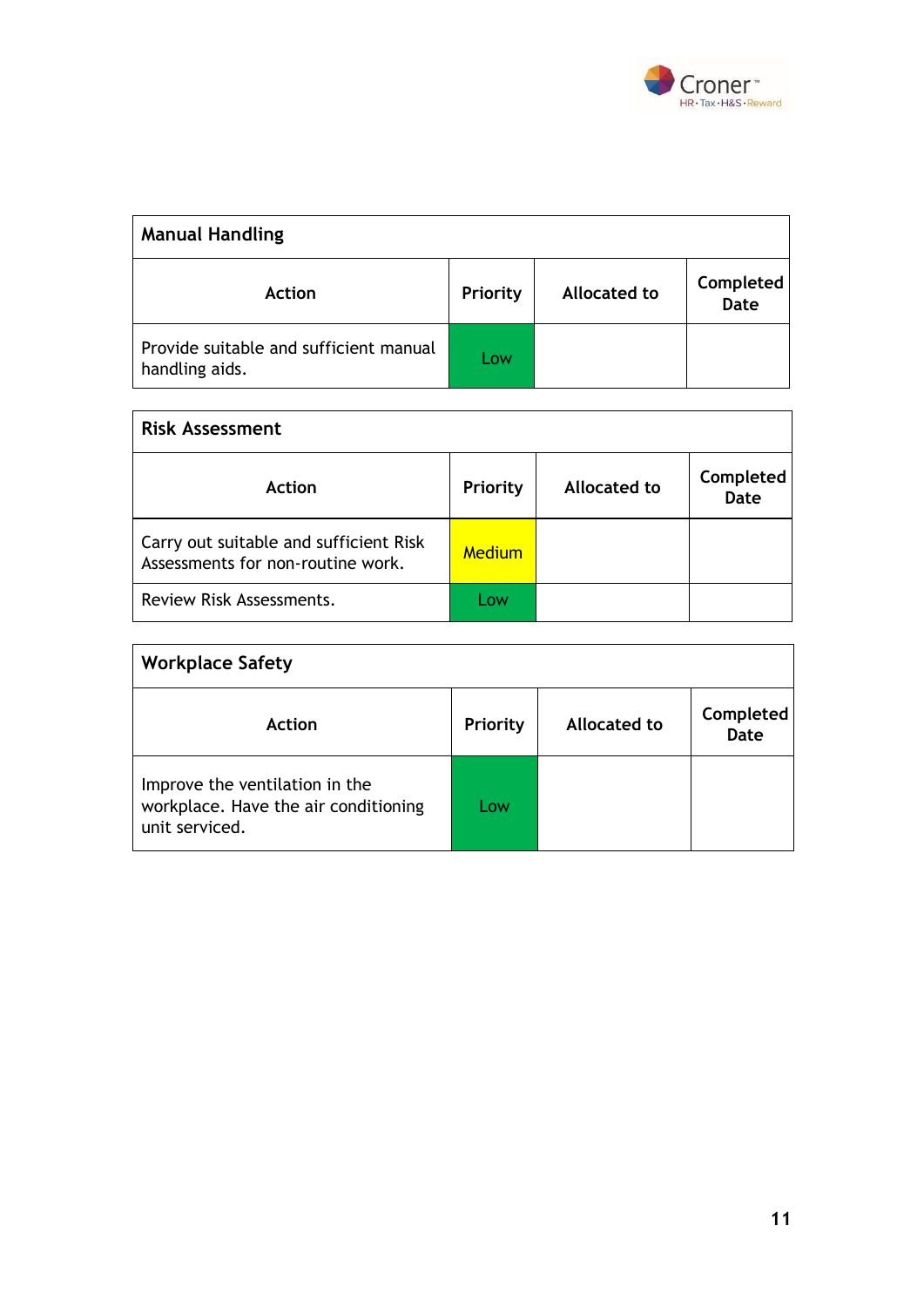

### **Control Measures**

| <b>Asbestos Management</b>                                                                                                 |                        |                                |                             |          |  |
|----------------------------------------------------------------------------------------------------------------------------|------------------------|--------------------------------|-----------------------------|----------|--|
| <b>Control Measure</b>                                                                                                     | Adequate<br>Yes/No/N/A | <b>Recommended Action</b>      | Reason for<br><b>Action</b> | Priority |  |
| A survey has been undertaken to establish<br>whether asbestos containing materials are<br>present in the premises.         | Yes                    | Maintain and monitor controls. | N/A                         |          |  |
| A detailed and up to date register of asbestos<br>materials is maintained for the premises under<br>the Company's control. | Yes                    | Maintain and monitor controls. | N/A                         |          |  |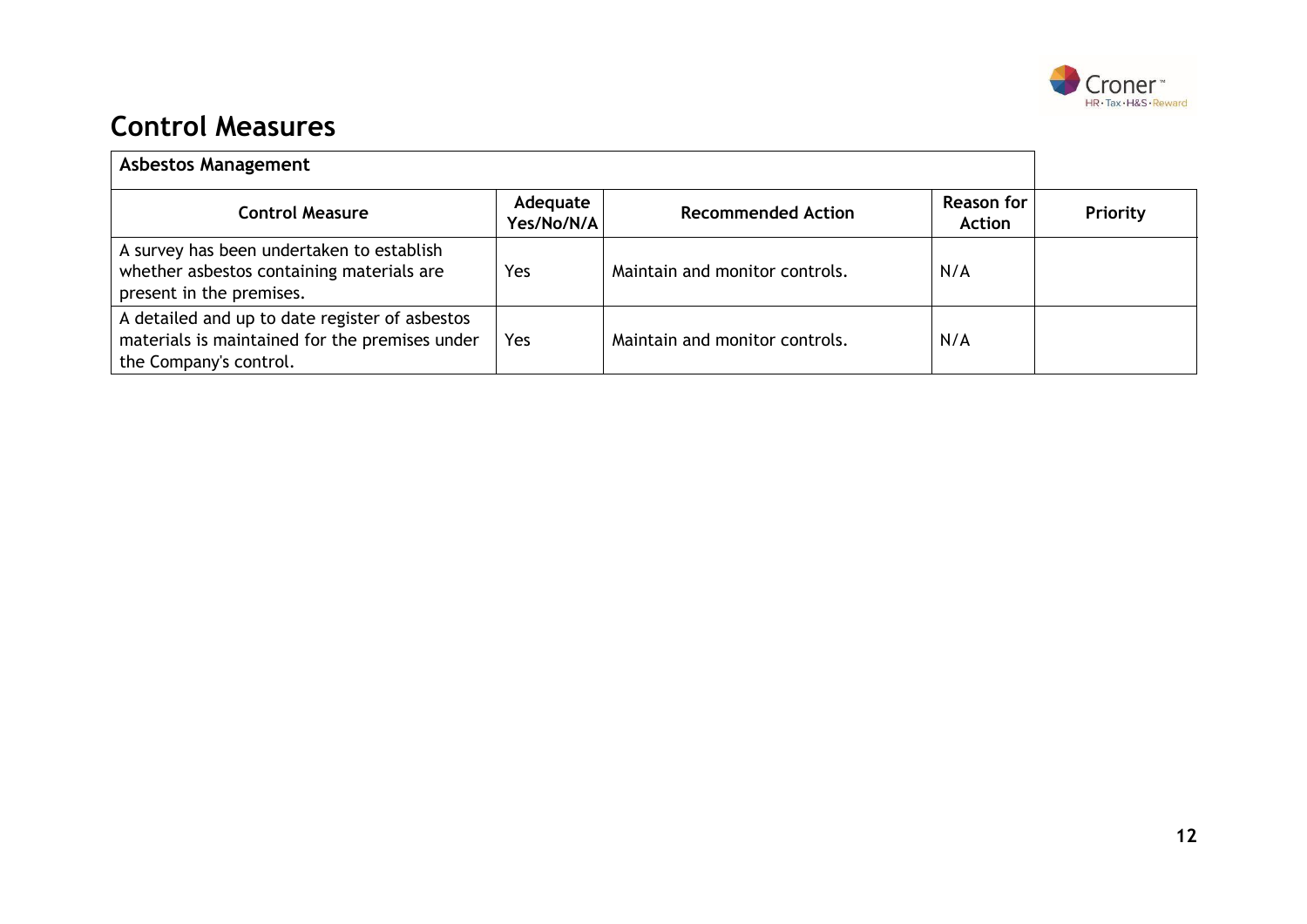

| <b>COSHH</b>                                                                                                                 |                        |                                |                          |          |  |
|------------------------------------------------------------------------------------------------------------------------------|------------------------|--------------------------------|--------------------------|----------|--|
| <b>Control Measure</b>                                                                                                       | Adequate<br>Yes/No/N/A | <b>Recommended Action</b>      | <b>Reason for Action</b> | Priority |  |
| A complete list of all substances<br>hazardous to health used, stored or<br>generated on the premises has been<br>prepared.  | Yes                    | Maintain and monitor controls. | N/A                      |          |  |
| The inventory of substances hazardous<br>to health is regularly reviewed and<br>revised as necessary.                        | Yes                    | Maintain and monitor controls. | N/A                      |          |  |
| Supplier's health and safety data sheets<br>have been obtained for all substances<br>hazardous to health used or stored.     | Yes                    | Maintain and monitor controls. | N/A                      |          |  |
| A Manager or Supervisor monitors the<br>COSHH control measures at appropriate<br>intervals.                                  | Yes                    | Maintain and monitor controls. | N/A                      |          |  |
| Local exhaust ventilation equipment is<br>in use and appears to be adequate.                                                 | Yes                    | Maintain and monitor controls. | N/A                      |          |  |
| The local exhaust ventilation equipment<br>is visually inspected at weekly intervals<br>and any defects found are rectified. | Yes                    | Maintain and monitor controls. | N/A                      |          |  |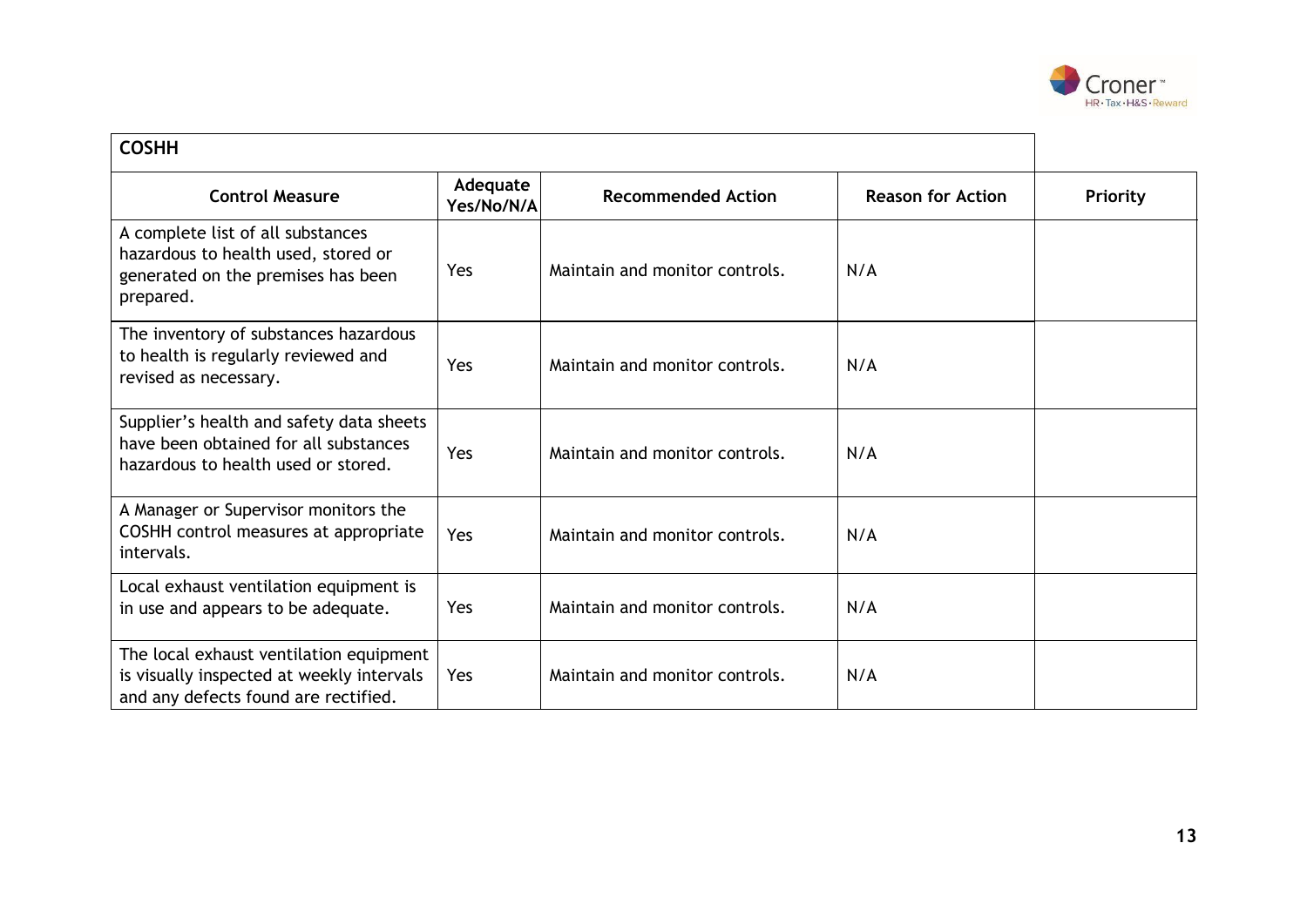

| The local exhaust<br>ventilation equipment is<br>thoroughly examined and<br>tested by a competent<br>person at least once in<br>any 14-month period. | <b>No</b> | Carry out 14 monthly<br>thorough examination and<br>test of local exhaust<br>ventilation equipment.                                           | It is a legal requirement to have this<br>thorough examination and test done by a<br>competent person. This can be achieved<br>with an engineering insurance surveyor or<br>servicing and testing Organisation. Obtain<br>appropriate documentation stating when<br>the required testing is to be carried out. | Medium        |  |  |
|------------------------------------------------------------------------------------------------------------------------------------------------------|-----------|-----------------------------------------------------------------------------------------------------------------------------------------------|----------------------------------------------------------------------------------------------------------------------------------------------------------------------------------------------------------------------------------------------------------------------------------------------------------------|---------------|--|--|
| Suitable records of the<br>examination and testing<br>of local exhaust<br>ventilation equipment<br>are kept for at least 5<br>years.                 | No        | Retain records of<br>examination and testing of<br>local exhaust ventilation<br>equipment. Obtain<br>confirmation of the servicing<br>record. | Paper or electronic records may be kept, so<br>long as they are easily retrievable and are<br>kept for at least 5 years after the record<br>was made.                                                                                                                                                          | <b>Medium</b> |  |  |
| Hazardous substances are<br>stored safely.                                                                                                           | Yes       | Maintain and monitor<br>controls.                                                                                                             | N/A                                                                                                                                                                                                                                                                                                            |               |  |  |
| Comments<br>Inventory of hazardous substances covered in SciChem Supplier information and the use of CLEAPSS including Student format books.         |           |                                                                                                                                               |                                                                                                                                                                                                                                                                                                                |               |  |  |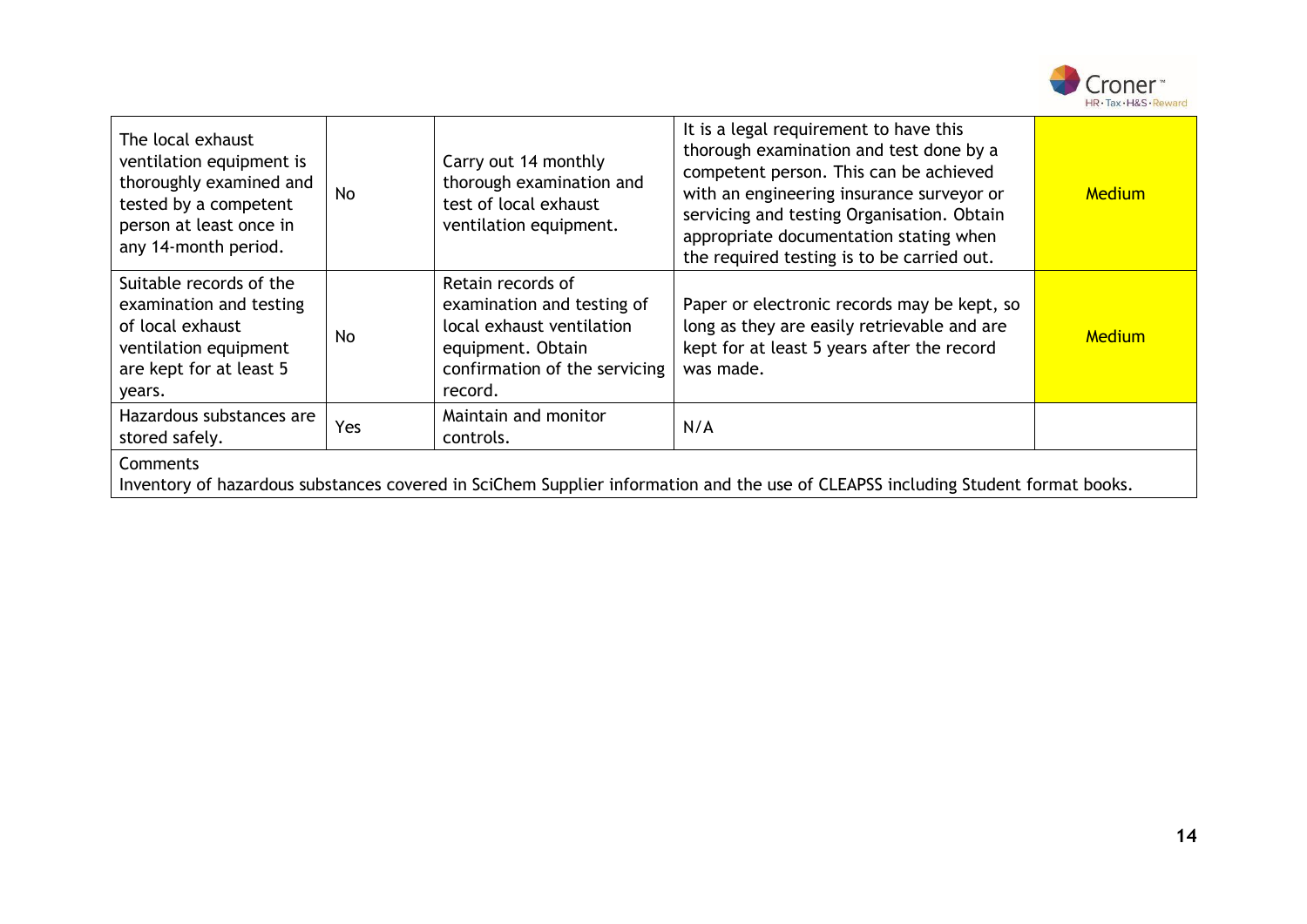

| <b>Display Screen Equipment</b>                                                                                                                     |                        |                                                           |                                |          |
|-----------------------------------------------------------------------------------------------------------------------------------------------------|------------------------|-----------------------------------------------------------|--------------------------------|----------|
| <b>Control Measure</b>                                                                                                                              | Adequate<br>Yes/No/N/A | <b>Recommended Action</b>                                 | <b>Reason for Action</b>       | Priority |
| Specific risk assessments have been<br>completed on display screen<br>equipment at workstations where<br>it forms a significant part of the<br>job. | No                     | Carry out specific<br>display screen risk<br>assessments. | Workstations must be assessed. | Low      |
| Users' activities are planned so<br>that work is periodically broken up<br>by activity changes.                                                     | Yes                    | Maintain and monitor<br>controls.                         | N/A                            |          |
| Workstation accessories are<br>provided if requested.                                                                                               | Yes                    | Maintain and monitor<br>controls.                         | N/A                            |          |
| Suitable seating is provided.                                                                                                                       | Yes                    | Maintain and monitor<br>controls.                         | N/A                            |          |
| Eyesight tests are available for<br>display screen equipment users<br>upon request.                                                                 | Yes                    | Maintain and monitor<br>controls.                         | N/A                            |          |
| Corrective spectacles required by<br>users whilst working at the display<br>screen equipment are provided<br>free of charge.                        | Yes                    | Maintain and monitor<br>controls.                         | N/A                            |          |
| The workspace is arranged to<br>provide safe means of access to and Yes<br>egress from the workstations.                                            |                        | Maintain and monitor<br>controls.                         | N/A                            |          |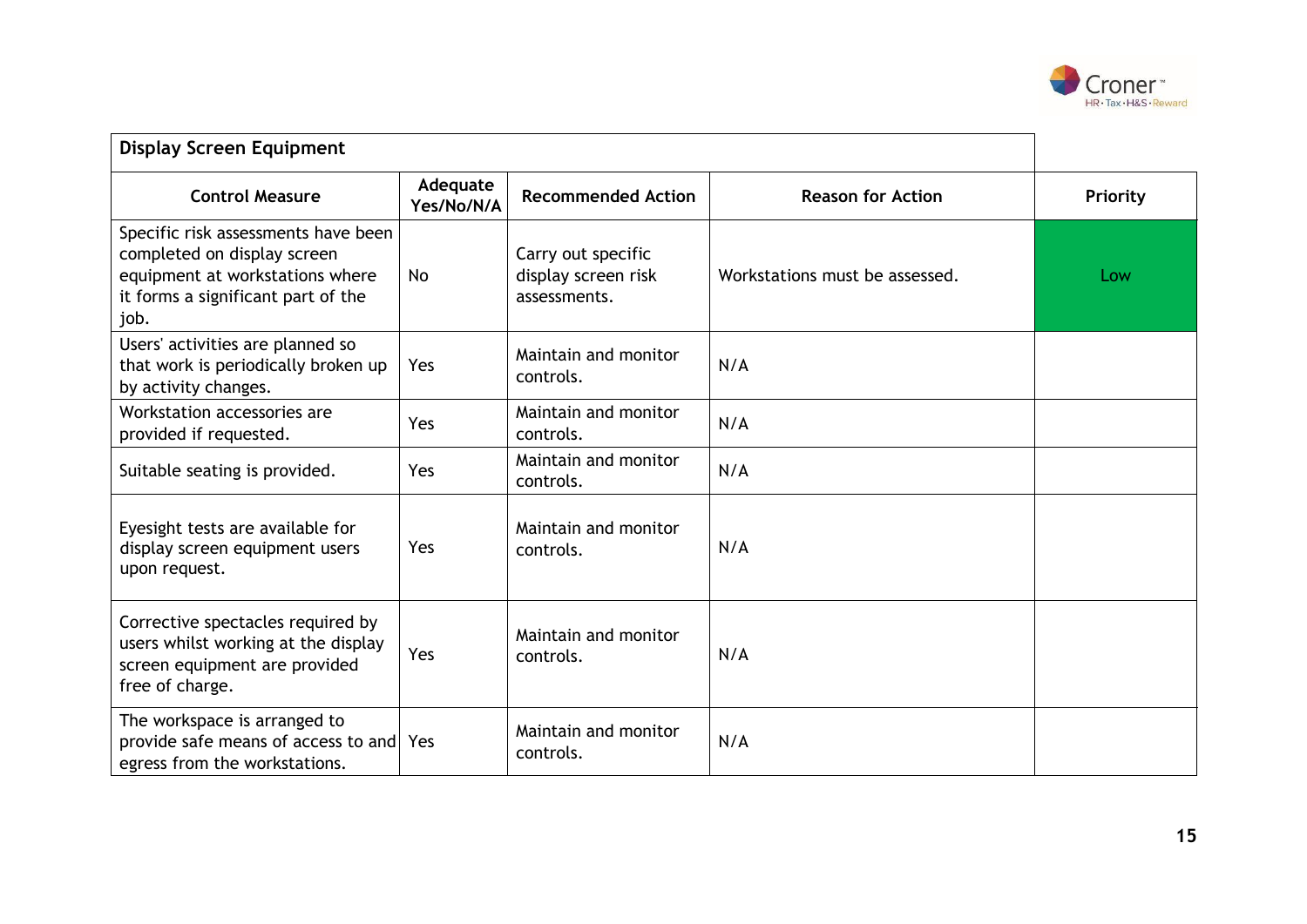

| <b>Electrical Safety</b>                                                                                                                                                                                                  |                        |                                |                          |          |
|---------------------------------------------------------------------------------------------------------------------------------------------------------------------------------------------------------------------------|------------------------|--------------------------------|--------------------------|----------|
| <b>Control Measure</b>                                                                                                                                                                                                    | Adequate<br>Yes/No/N/A | <b>Recommended Action</b>      | <b>Reason for Action</b> | Priority |
| The fixed electrical installation for the<br>premises is inspected and tested at the<br>prescribed intervals by a competent<br>person.                                                                                    | Yes                    | Maintain and monitor controls. | N/A                      |          |
| The fuses and isolation switches are<br>suitably labelled.                                                                                                                                                                | Yes                    | Maintain and monitor controls. | N/A                      |          |
| All portable electrical appliances are<br>inspected and tested by a competent<br>employee or a contractor.                                                                                                                | Yes                    | Maintain and monitor controls. | N/A                      |          |
| There is an inventory of all items of<br>portable electrical appliances.                                                                                                                                                  | Yes                    | Maintain and monitor controls. | N/A                      |          |
| Employees have been given basic<br>instruction in how to carry out simple<br>visual user checks of the portable<br>electrical appliances.                                                                                 | Yes                    | Maintain and monitor controls. | N/A                      |          |
| Employees report details of any damaged<br>or faulty appliances observed, which are<br>taken out of use until either effectively<br>repaired or replaced. Portable electrical<br>appliances are in good visual condition. | Yes                    | Maintain and monitor controls. | N/A                      |          |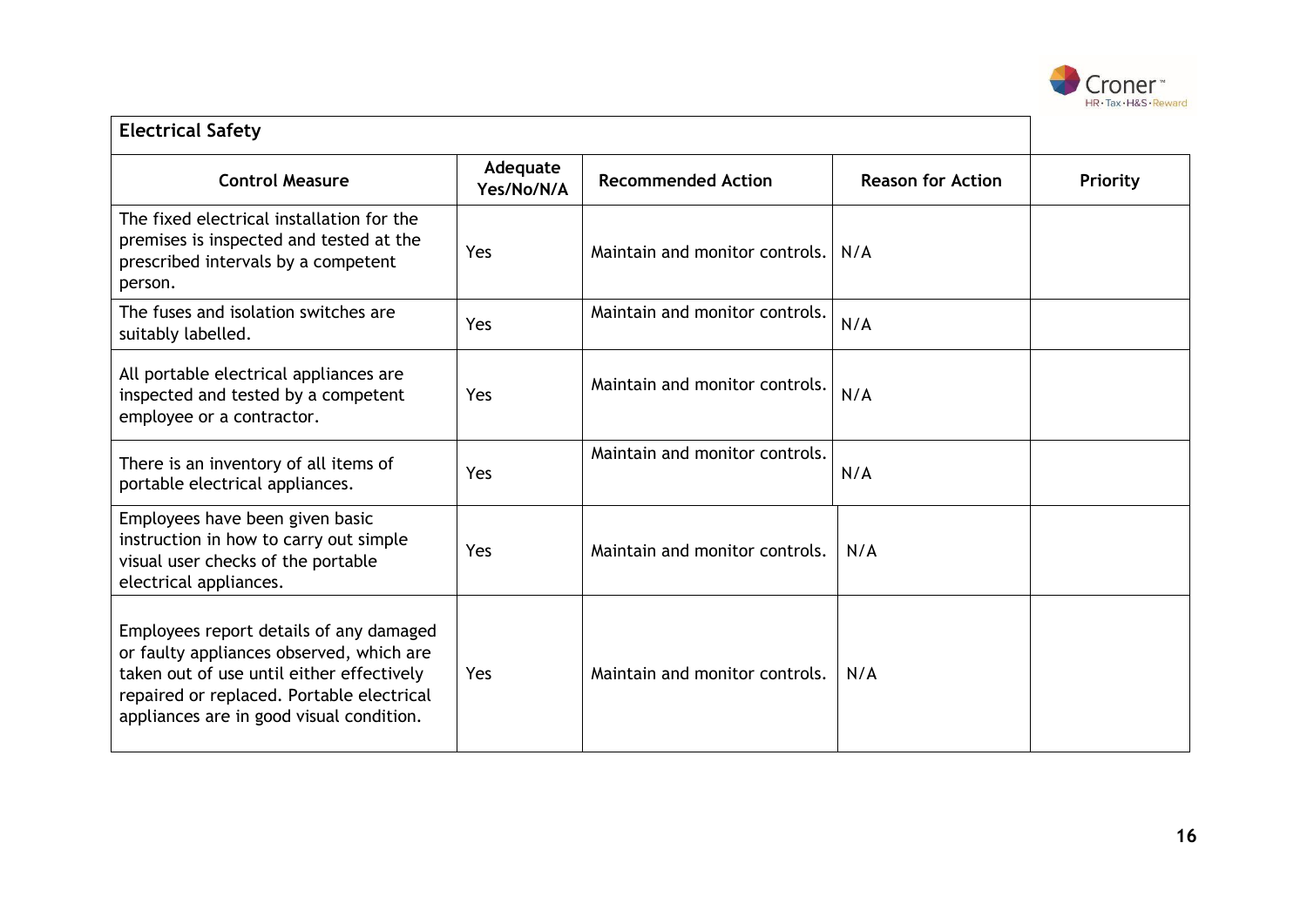

| Damaged or faulty portable electrical<br>appliances are taken out of use until a<br>competent person has completed effective<br>repairs.                                                         | Yes | Maintain and monitor controls. | N/A |  |  |
|--------------------------------------------------------------------------------------------------------------------------------------------------------------------------------------------------|-----|--------------------------------|-----|--|--|
| Residual current devices are fitted to<br>mains electrical supplies within the<br>premises.                                                                                                      | Yes | Maintain and monitor controls. | N/A |  |  |
| Residual current devices are used in<br>conjunction with portable electrical<br>appliances where there is an increased risk<br>of electrical hazards due to workplace<br>hazards or environment. | Yes | Maintain and monitor controls. | N/A |  |  |
| Adequate electrical sockets are available<br>throughout the premises to minimise the<br>need to have multi-point adapter sockets<br>or extension cables.                                         | Yes | Maintain and monitor controls. | N/A |  |  |
| Unobstructed access is provided to all<br>electrical switchgear equipment.                                                                                                                       | Yes | Maintain and monitor controls. | N/A |  |  |
| All switchrooms and substations are<br>secured to prevent unauthorised access.                                                                                                                   | Yes | Maintain and monitor controls. | N/A |  |  |
| Comments<br>Fixed wiring completed to Satisfactorily standard by CTech Power Solutions (reg 601143000) NIC/EIC Cert 21085566 03/03/2020                                                          |     |                                |     |  |  |

PAT completed C Tech Power Solutions 25/02/2020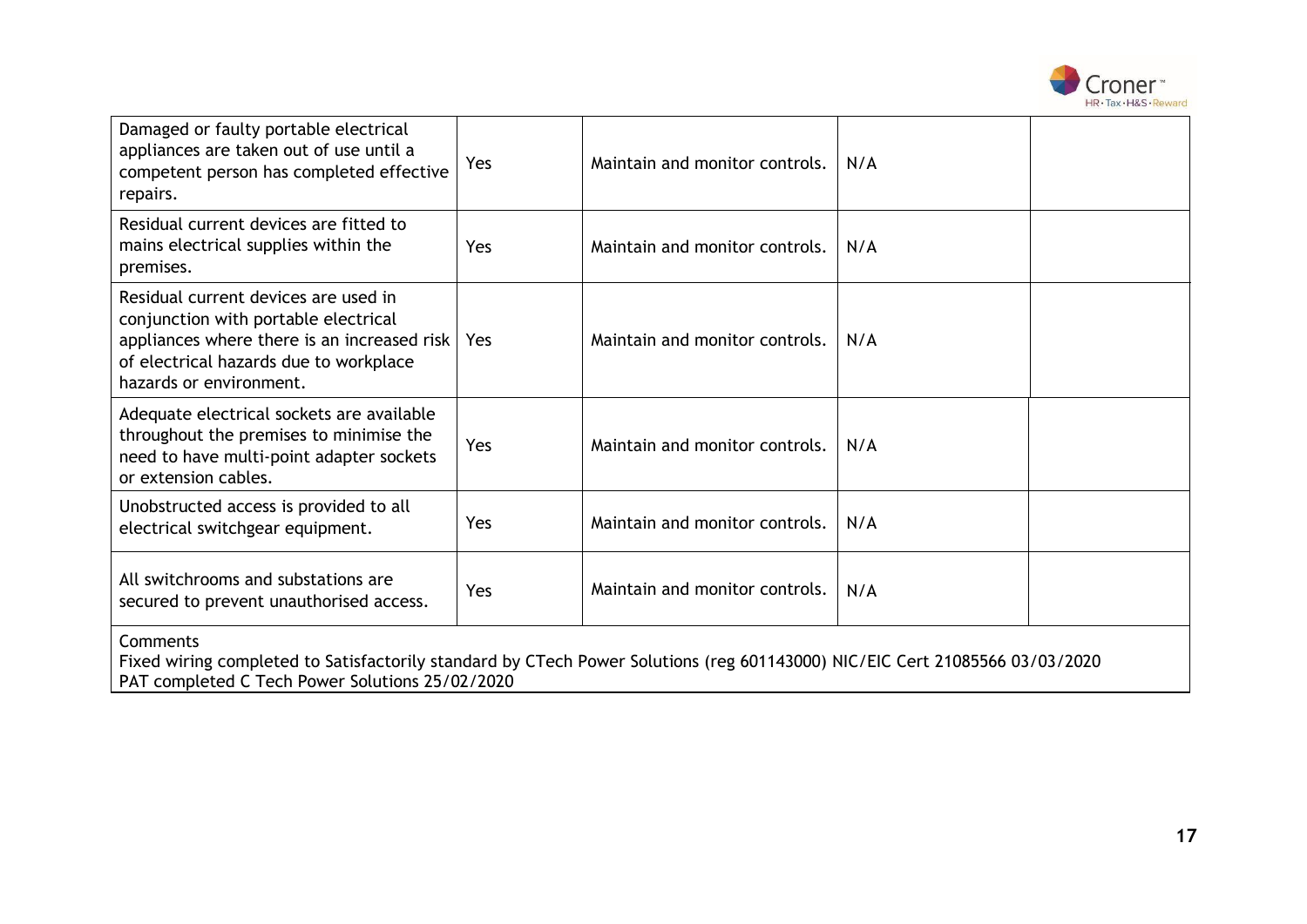

| <b>Fire Safety Management</b>                                                  |                        |                                                                                                                                                                                  |                                                                                                                                                                                                                                                                                                                                                                                                   |          |
|--------------------------------------------------------------------------------|------------------------|----------------------------------------------------------------------------------------------------------------------------------------------------------------------------------|---------------------------------------------------------------------------------------------------------------------------------------------------------------------------------------------------------------------------------------------------------------------------------------------------------------------------------------------------------------------------------------------------|----------|
| <b>Control Measure</b>                                                         | Adequate<br>Yes/No/N/A | <b>Recommended Action</b>                                                                                                                                                        | <b>Reason for Action</b>                                                                                                                                                                                                                                                                                                                                                                          | Priority |
| The person responsible for fire safety in<br>the premises has been identified. | Yes                    | Maintain and monitor controls.                                                                                                                                                   | N/A                                                                                                                                                                                                                                                                                                                                                                                               |          |
| A competent person/persons has been<br>identified.                             | Yes                    | Maintain and monitor controls.                                                                                                                                                   | N/A                                                                                                                                                                                                                                                                                                                                                                                               |          |
| A specific fire risk assessment has been<br>carried out.                       | Yes                    | Format of Fire Risk Assessment<br>does not meet PAS79 standards<br>identifying levels of risk to the<br>premises but based on Risk<br>Assessment Process of who how<br>and what. | Have a PAS79 standard<br>completed e.g. Overall<br><b>Fire Risk Assessment</b><br>Following consideration<br>of current fire safety<br>standards and controls<br>within the premises, the<br>assessor is of the<br>opinion that:<br>The likelihood of<br>$\bullet$<br>fire occurring is Low<br>The potential<br>severity of harm is<br>Moderate Harm<br>The current risk<br>to life is Tolerable. | Medium   |
| A fire evacuation drill is undertaken at<br>suitable intervals.                | Yes                    | Maintain and monitor controls.                                                                                                                                                   | N/A                                                                                                                                                                                                                                                                                                                                                                                               |          |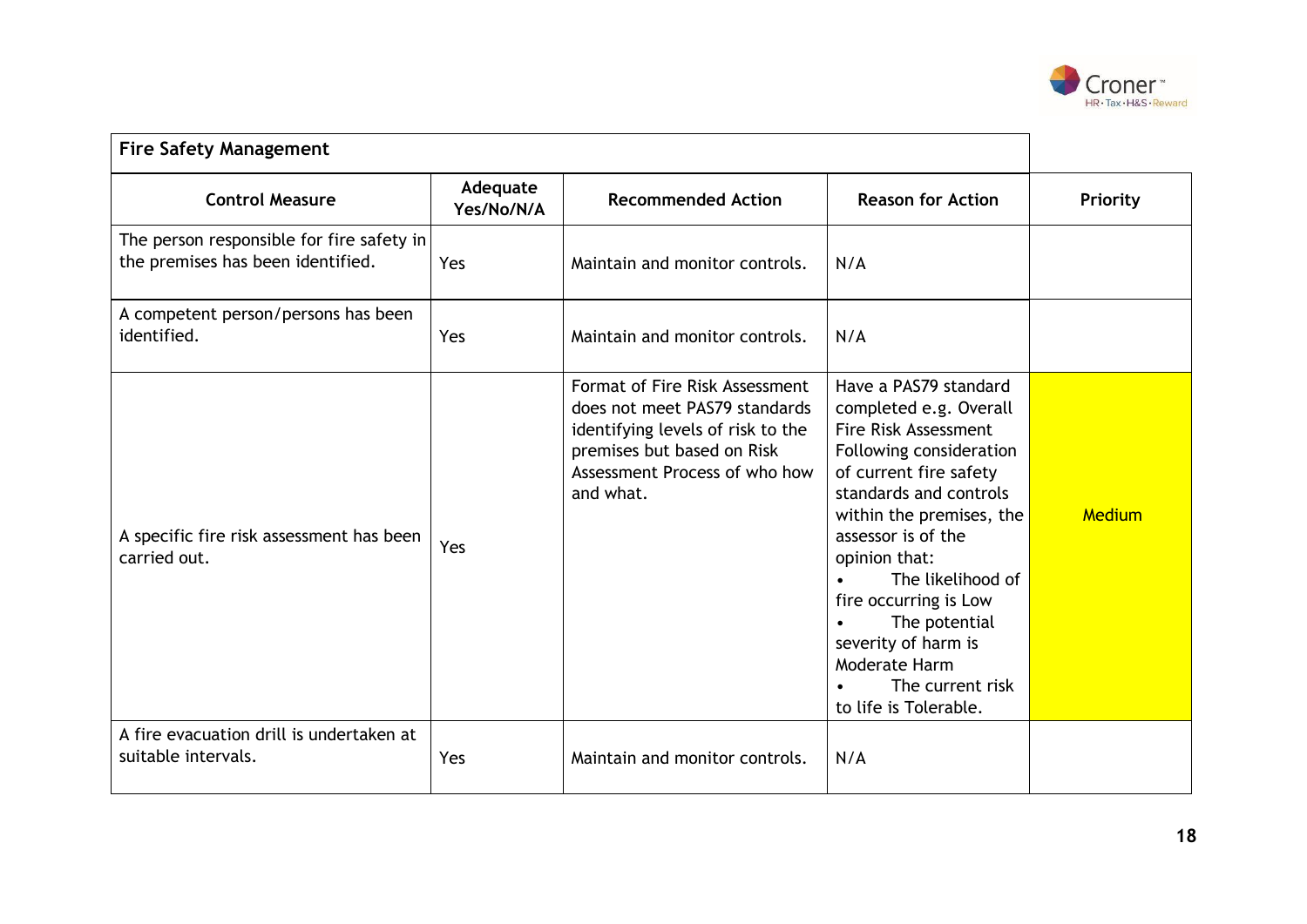

| The fire warning system provided is<br>adequate for the premises.                                                                    | Yes | Maintain and monitor controls.                                                                                                | N/A                                                                                                      |             |
|--------------------------------------------------------------------------------------------------------------------------------------|-----|-------------------------------------------------------------------------------------------------------------------------------|----------------------------------------------------------------------------------------------------------|-------------|
| The fire warning system is serviced and<br>examined by a competent servicing<br>engineer on a six-monthly basis.                     | Yes | Maintain and monitor controls.                                                                                                | N/A                                                                                                      |             |
| The fire warning system is tested at<br>weekly intervals.                                                                            | Yes | Maintain and monitor controls.                                                                                                | N/A                                                                                                      |             |
| Fire escape routes are clearly<br>identified with the appropriate signs,<br>including directional arrows.                            | Yes | Maintain and monitor controls.                                                                                                | N/A                                                                                                      |             |
| Fire escape routes are unobstructed<br>and are readily available for use in an<br>emergency.                                         | Yes | Maintain and monitor controls.                                                                                                | N/A                                                                                                      |             |
| Fire exit doors are clearly marked with<br>'Fire Exit' signs.                                                                        | Yes | Maintain and monitor controls.                                                                                                | N/A                                                                                                      |             |
| Fire exits are free from obstruction<br>both internally and externally and can<br>be easily opened in the event of an<br>evacuation. | No  | Clear all obstructed fire exits.<br>Ensure that all fire exit are free<br>from obstruction both internally<br>and externally. | All fire exit doors should<br>be kept unlocked or<br>equipped with an<br>emergency opening<br>mechanism. | <b>High</b> |
| Suitable fire extinguishers are provided<br>for the occupancy risks.                                                                 | Yes | Maintain and monitor controls.                                                                                                | N/A                                                                                                      |             |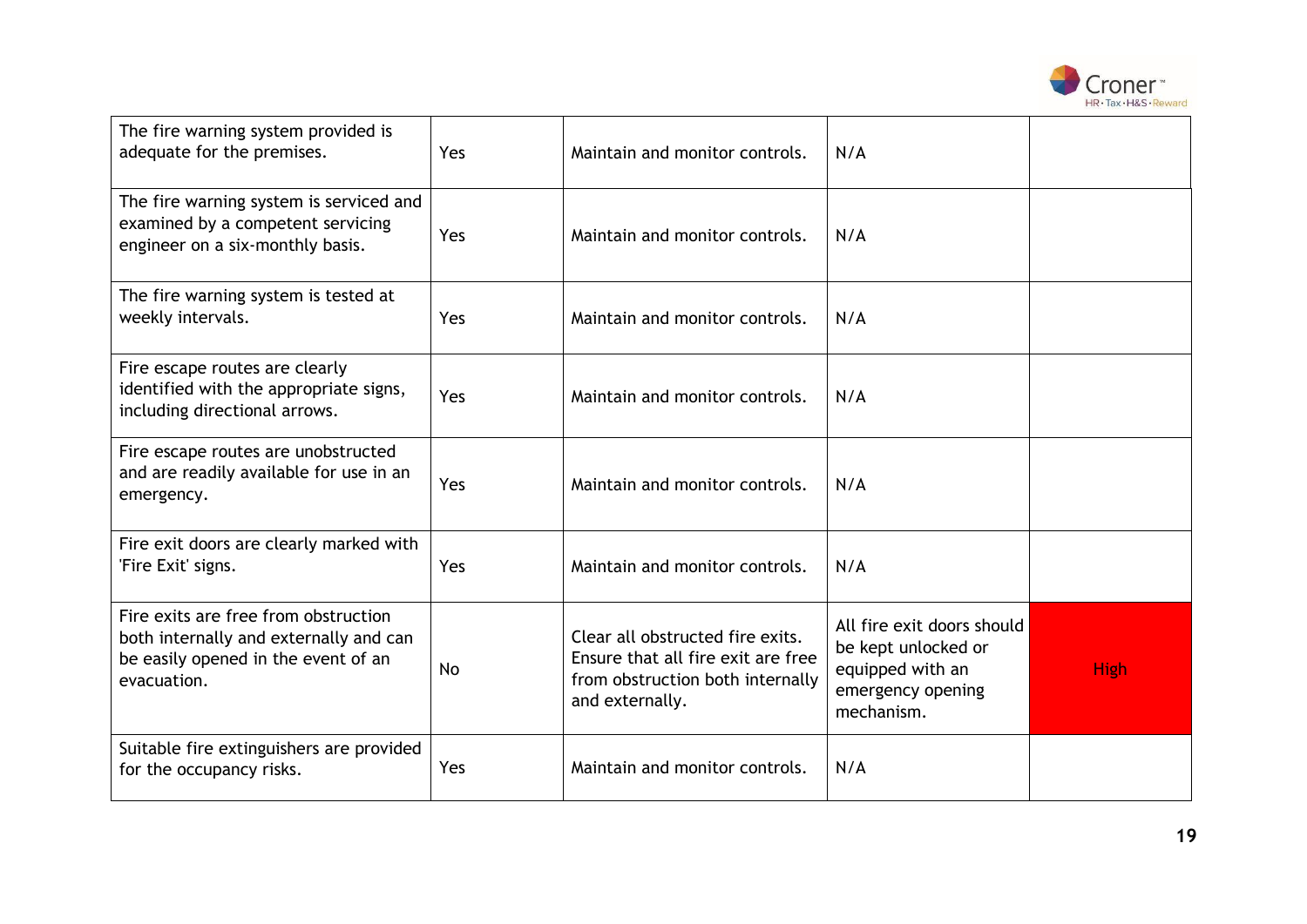

| Fire extinguishers are annually<br>inspected and serviced by a competent<br>person.                                                                        | Yes | Maintain and monitor controls.                                               | N/A                                                                                                                                                                                               |        |
|------------------------------------------------------------------------------------------------------------------------------------------------------------|-----|------------------------------------------------------------------------------|---------------------------------------------------------------------------------------------------------------------------------------------------------------------------------------------------|--------|
| Employees have been trained on the<br>operational use of portable fire<br>extinguishers.                                                                   | Yes | Maintain and monitor controls.                                               | N/A                                                                                                                                                                                               |        |
| An emergency lighting system is<br>provided for areas where there is no<br>borrowed illumination, or where<br>persons work after the hours of<br>darkness. | Yes | Maintain and monitor controls.                                               | N/A                                                                                                                                                                                               |        |
| The emergency lighting system is<br>tested at monthly intervals by inhouse<br>personnel.                                                                   | No  | Test the emergency lighting on<br>a monthly basis.                           | Number the emergency<br>lighting units and<br>visually check that they<br>are not defective. The<br>test should be operated<br>for a period sufficient<br>to check that each<br>lights is active. | Medium |
| An annual full discharge test of the<br>emergency lighting system is conducted<br>by a competent service engineer.                                         | No  | Arrange for an annual full<br>discharge of the emergency<br>lighting system. | Inspection and testing<br>of the emergency<br>lighting system must be<br>carried out by a<br>competent person or<br>organisation in<br>accordance with the<br>current standard. As the            | Medium |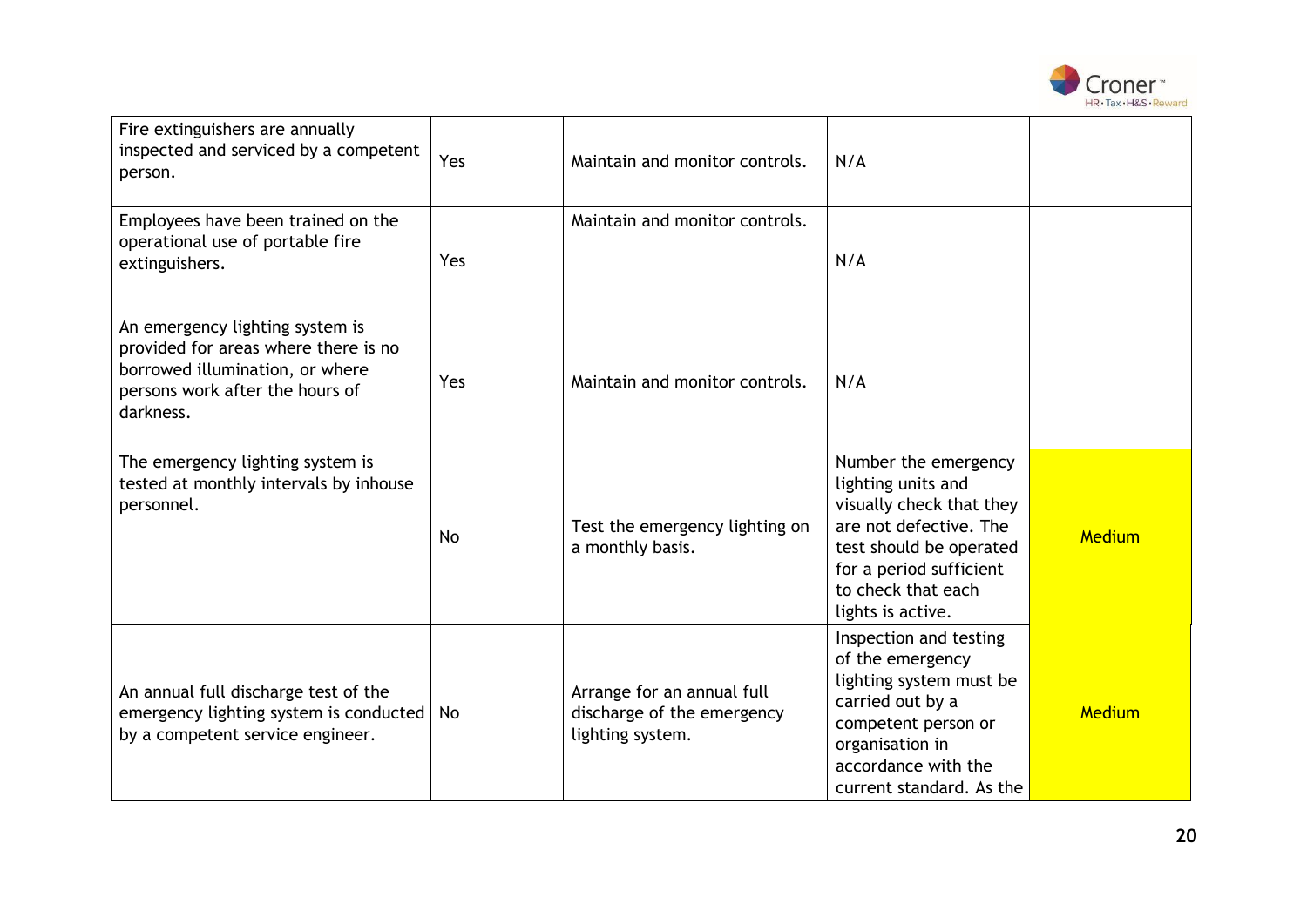

|                                                                                                      |     |                                | system may take up to<br>24 hours to discharge,<br>the premises should not<br>be re-occupied until it<br>is functional again<br>unless alternative<br>arrangements have<br>been made. |  |
|------------------------------------------------------------------------------------------------------|-----|--------------------------------|---------------------------------------------------------------------------------------------------------------------------------------------------------------------------------------|--|
| Adequate arrangements are made for<br>the removal<br>and disposal of combustible waste<br>materials. | Yes | Maintain and monitor controls. | N/A                                                                                                                                                                                   |  |
| The Company operates a 'no-smoking'<br>policy.                                                       | Yes | Maintain and monitor controls. | N/A                                                                                                                                                                                   |  |
| Smoking is only allowed in designated<br>areas.                                                      | Yes | Maintain and monitor controls. | N/A                                                                                                                                                                                   |  |
| Control and indicating equipment is<br>checked on a daily basis.                                     | Yes | Maintain and monitor controls. | N/A                                                                                                                                                                                   |  |
| An emergency plan is in place.                                                                       | Yes | Maintain and monitor controls. | N/A                                                                                                                                                                                   |  |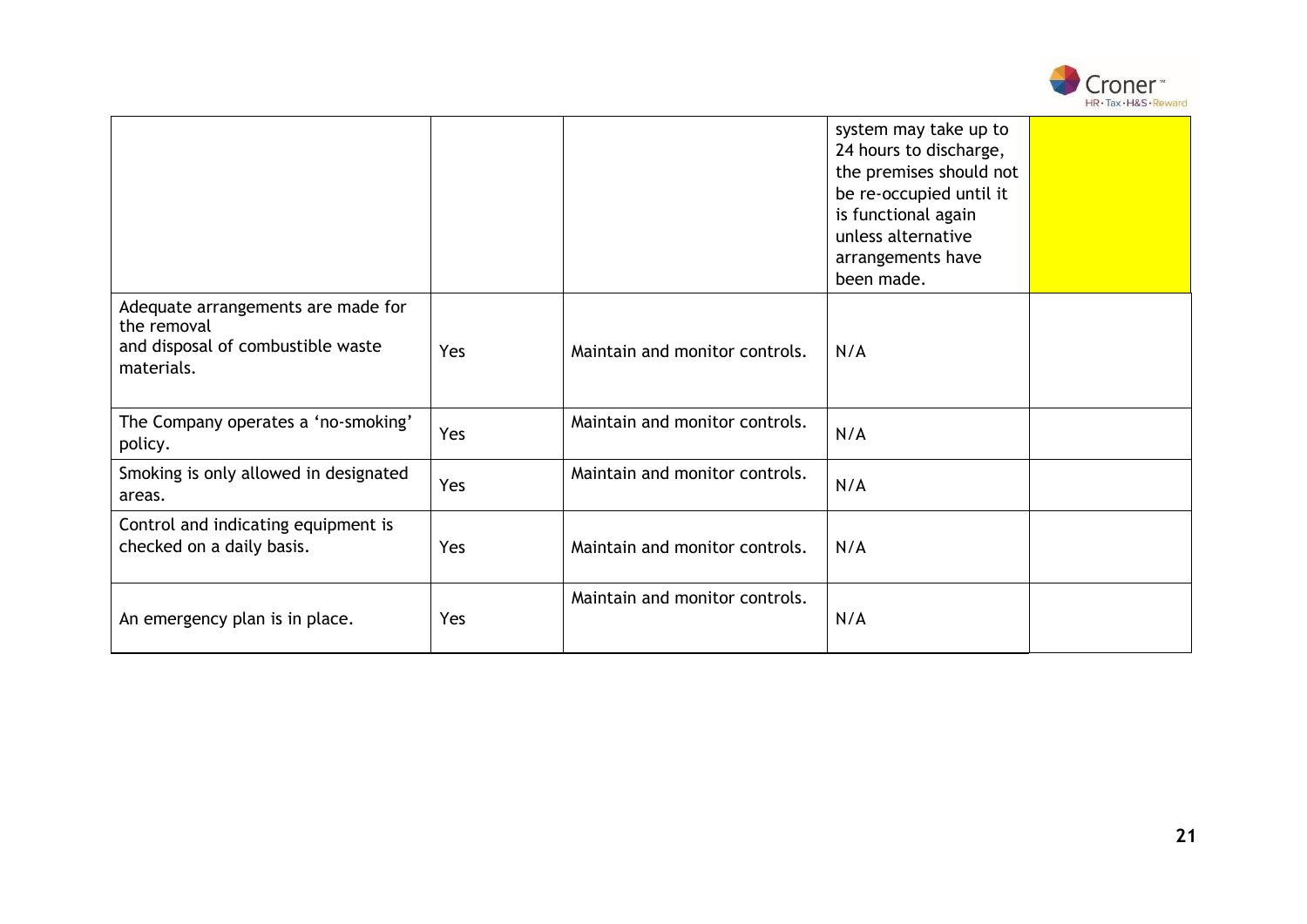

| <b>Gas Supply and Appliances</b>                                                                                                                               |                        |                                                          |     |          |  |
|----------------------------------------------------------------------------------------------------------------------------------------------------------------|------------------------|----------------------------------------------------------|-----|----------|--|
| <b>Control Measure</b>                                                                                                                                         | Adequate<br>Yes/No/N/A | Recommended<br><b>Reason for Action</b><br><b>Action</b> |     | Priority |  |
| Gas pipework is properly<br>supported.                                                                                                                         | Yes                    | Maintain and monitor<br>controls.                        | N/A |          |  |
| Gas equipment is properly<br>supported.                                                                                                                        | Yes                    | Maintain and monitor<br>controls.                        | N/A |          |  |
| The area around the meter and<br>incoming services is kept free<br>from obstruction.                                                                           | Yes                    | Maintain and monitor<br>controls.                        | N/A |          |  |
| In the event of a leak, all<br>reasonably practicable steps are<br>taken to shut off the gas supply<br>and inform the gas supplier.                            | Yes                    | Maintain and monitor<br>controls.                        | N/A |          |  |
| Employees have been specifically<br>instructed on the action to take<br>in the event of a gas leak, on<br>smelling gas in the building and<br>in case of fire. | Yes                    | Maintain and monitor<br>controls.                        | N/A |          |  |
| The gas supply isolators are<br>readily identifiable.                                                                                                          | Yes                    | Maintain and monitor<br>controls.                        | N/A |          |  |
| The gas supply isolators are<br>readily accessible.                                                                                                            | Yes                    | Maintain and monitor<br>controls.                        | N/A |          |  |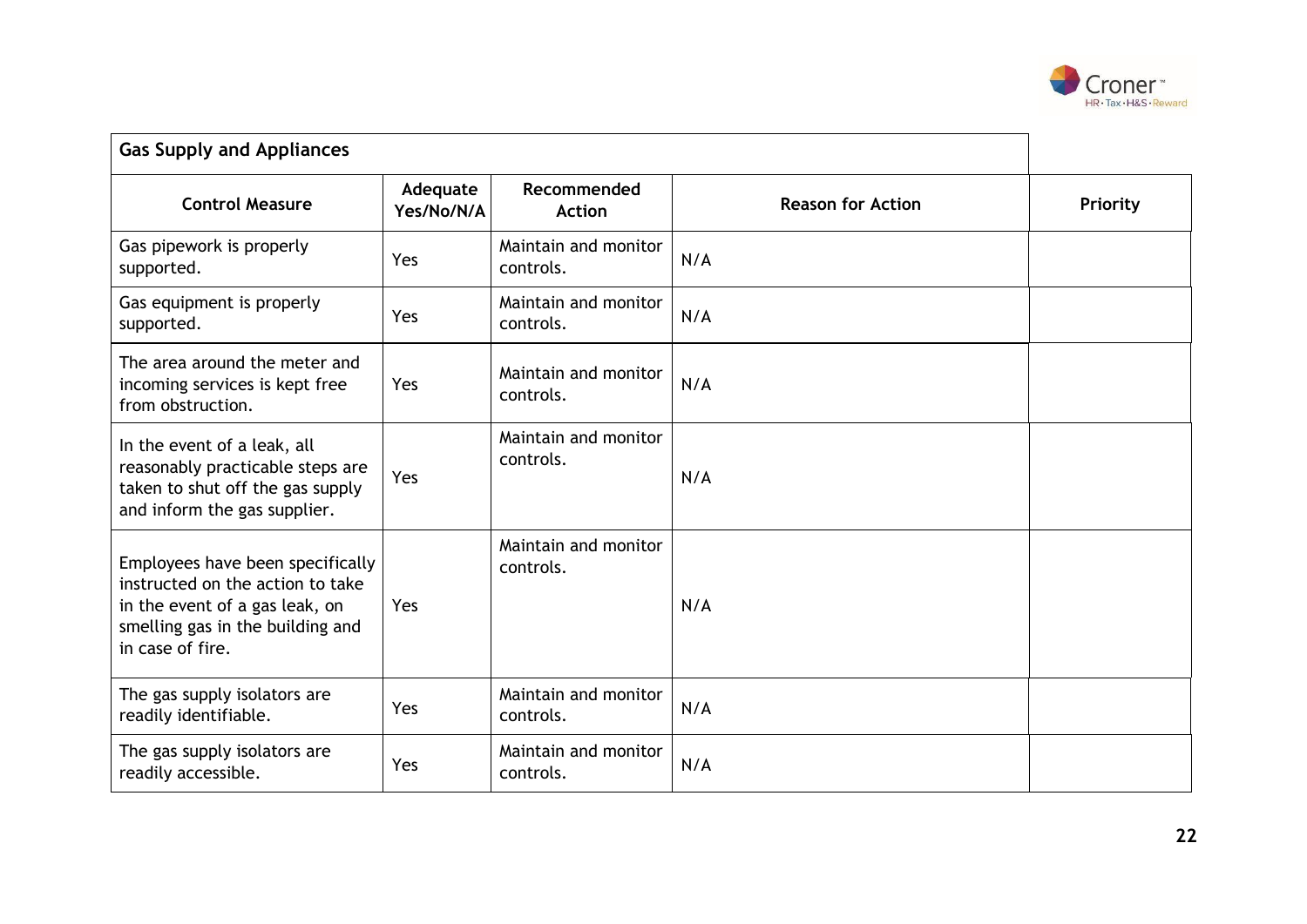

| The premises gas appliances and<br>installation/supply pipes are<br>Yes<br>subject to regular annual<br>inspection by a competent<br>person. | Maintain and monitor<br>controls. | N/A |  |
|----------------------------------------------------------------------------------------------------------------------------------------------|-----------------------------------|-----|--|
|----------------------------------------------------------------------------------------------------------------------------------------------|-----------------------------------|-----|--|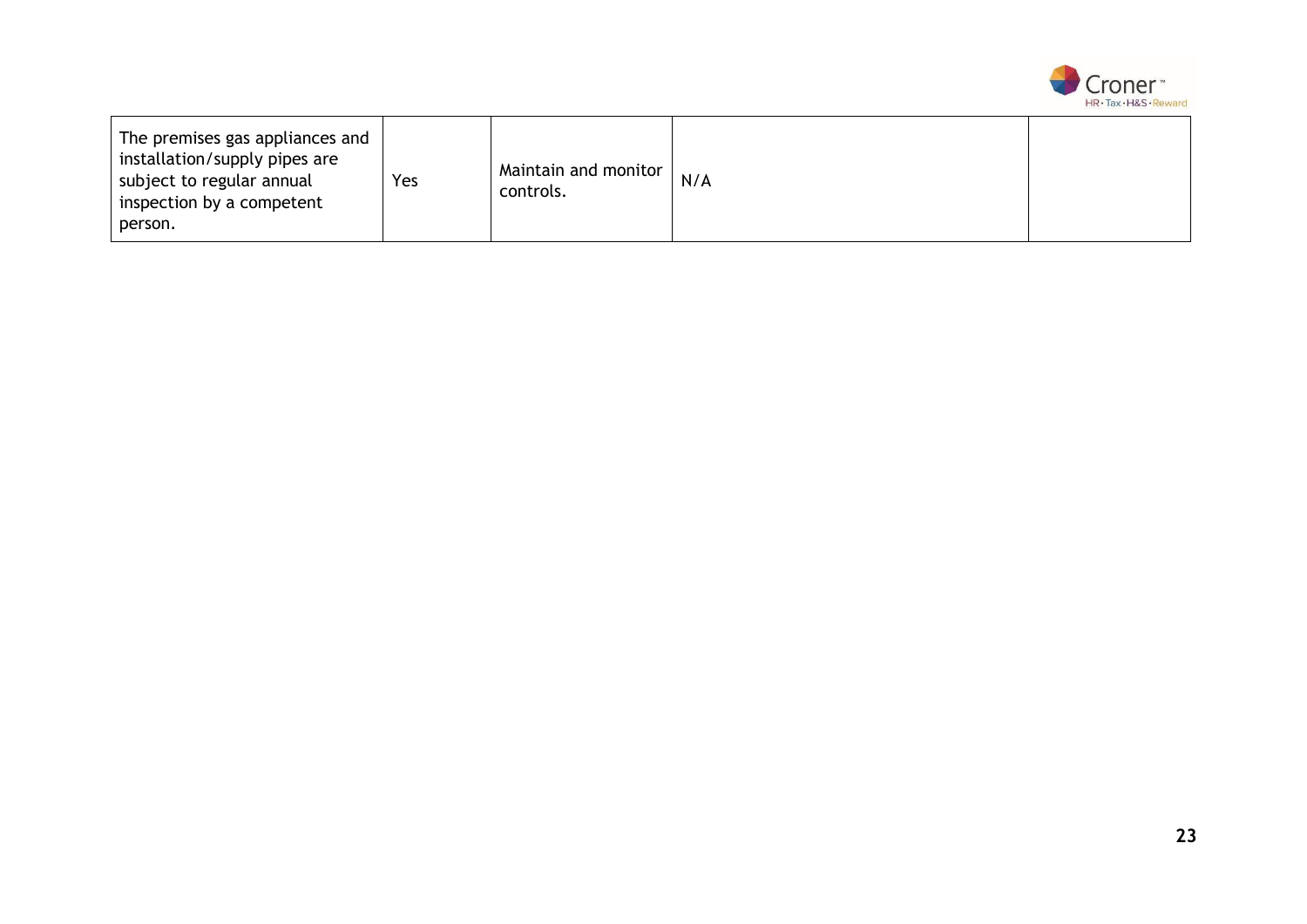

| Health & Safety Management                                                                          |                        |                                                                         |                                                                                                                                                                                                                    |          |
|-----------------------------------------------------------------------------------------------------|------------------------|-------------------------------------------------------------------------|--------------------------------------------------------------------------------------------------------------------------------------------------------------------------------------------------------------------|----------|
| <b>Control Measure</b>                                                                              | Adequate<br>Yes/No/N/A | <b>Recommended Action</b>                                               | <b>Reason for Action</b>                                                                                                                                                                                           | Priority |
| A senior manager has taken<br>responsibility for health and safety.                                 | Yes                    | Maintain and monitor<br>controls.                                       | N/A                                                                                                                                                                                                                |          |
| A competent person has been<br>appointed internally within the<br>organisation.                     | Yes                    | Maintain and monitor<br>controls.                                       | N/A                                                                                                                                                                                                                |          |
| An adequate Health and Safety<br>Management System has been<br>prepared and implemented.            | Yes                    | Maintain and monitor<br>controls.                                       | N/A                                                                                                                                                                                                                |          |
| Responsibilities for Health and Safety<br>have been issued to Management.                           | Yes                    | Maintain and monitor<br>controls.                                       | N/A                                                                                                                                                                                                                |          |
| A current Health and Safety Policy<br>Statement is displayed within the<br>workplace.               | Yes                    | Maintain and monitor<br>controls.                                       | N/A                                                                                                                                                                                                                |          |
| The standards of health and safety<br>are regularly monitored and detailed<br>records kept.         | No                     | Implement a system of<br>monitoring for health and<br>safety standards. | Monitoring procedures are vitally<br>important to demonstrate health<br>and safety is being effectively<br>managed and to demonstrate due<br>diligence and reduce vulnerability<br>at both criminal and civil law. | Medium   |
| Suitable consultation arrangements<br>have been made with employees on<br>health and safety issues. | Yes                    | Maintain and monitor<br>controls.                                       | N/A                                                                                                                                                                                                                |          |
| Accidents/incidents are recorded in<br>the Accident Book.                                           | Yes                    | Maintain and monitor<br>controls.                                       | N/A                                                                                                                                                                                                                |          |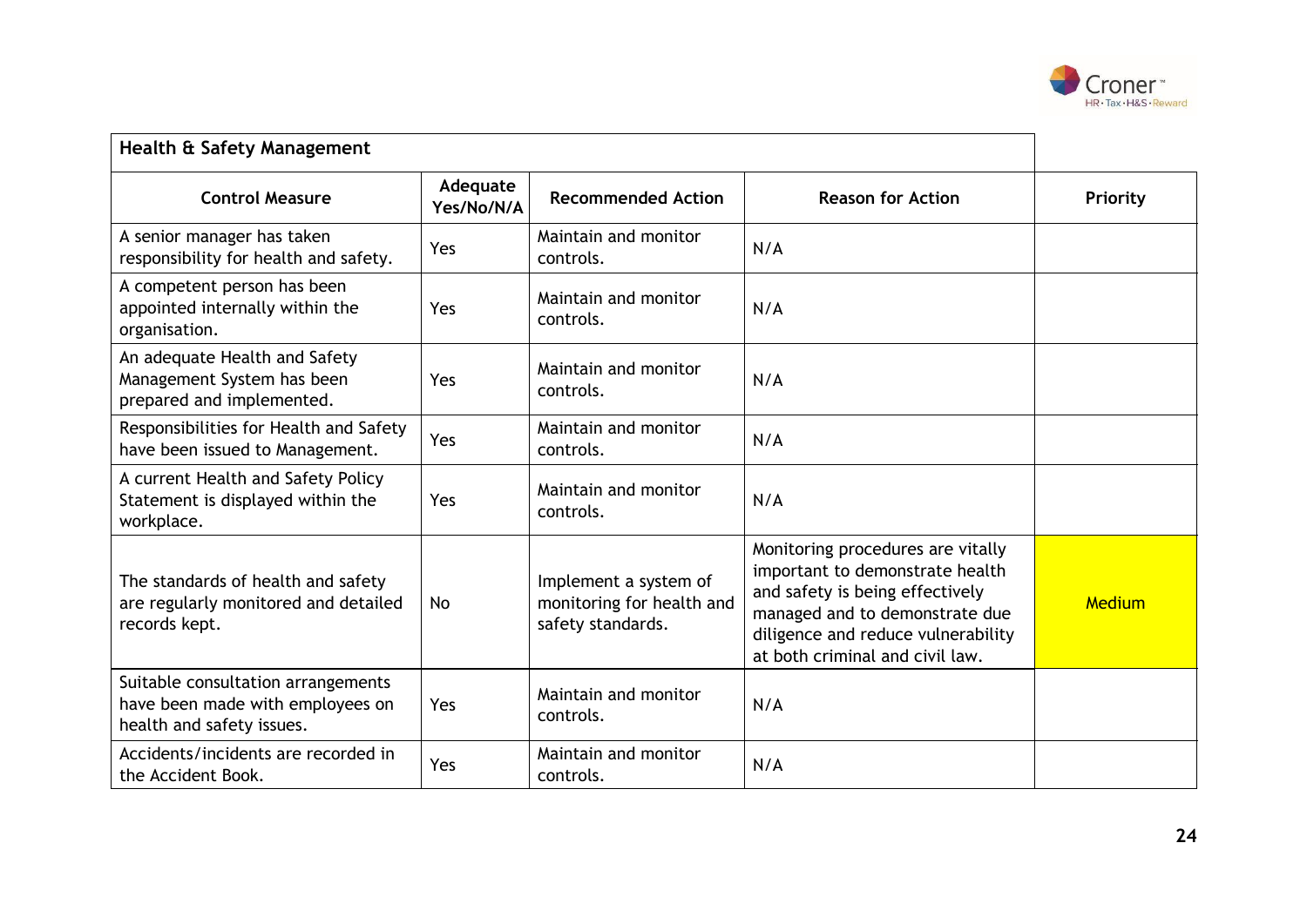

| The employer has identified the<br>health and safety training needs for<br>each of the employees, has arranged<br>for the relevant training to be carried<br>out and has maintained accurate<br>individual training records. | Yes | Maintain and monitor<br>controls. | N/A |  |
|------------------------------------------------------------------------------------------------------------------------------------------------------------------------------------------------------------------------------|-----|-----------------------------------|-----|--|
| Adequate information and instruction<br>is given to employees on health and<br>safety issues.                                                                                                                                | Yes | Maintain and monitor<br>controls. | N/A |  |
| All required statutory notices are<br>displayed in prominent positions.                                                                                                                                                      | Yes | Maintain and monitor<br>controls. | N/A |  |
| An assessment of first aid needs has<br>been carried out.                                                                                                                                                                    | Yes | Maintain and monitor<br>controls. | N/A |  |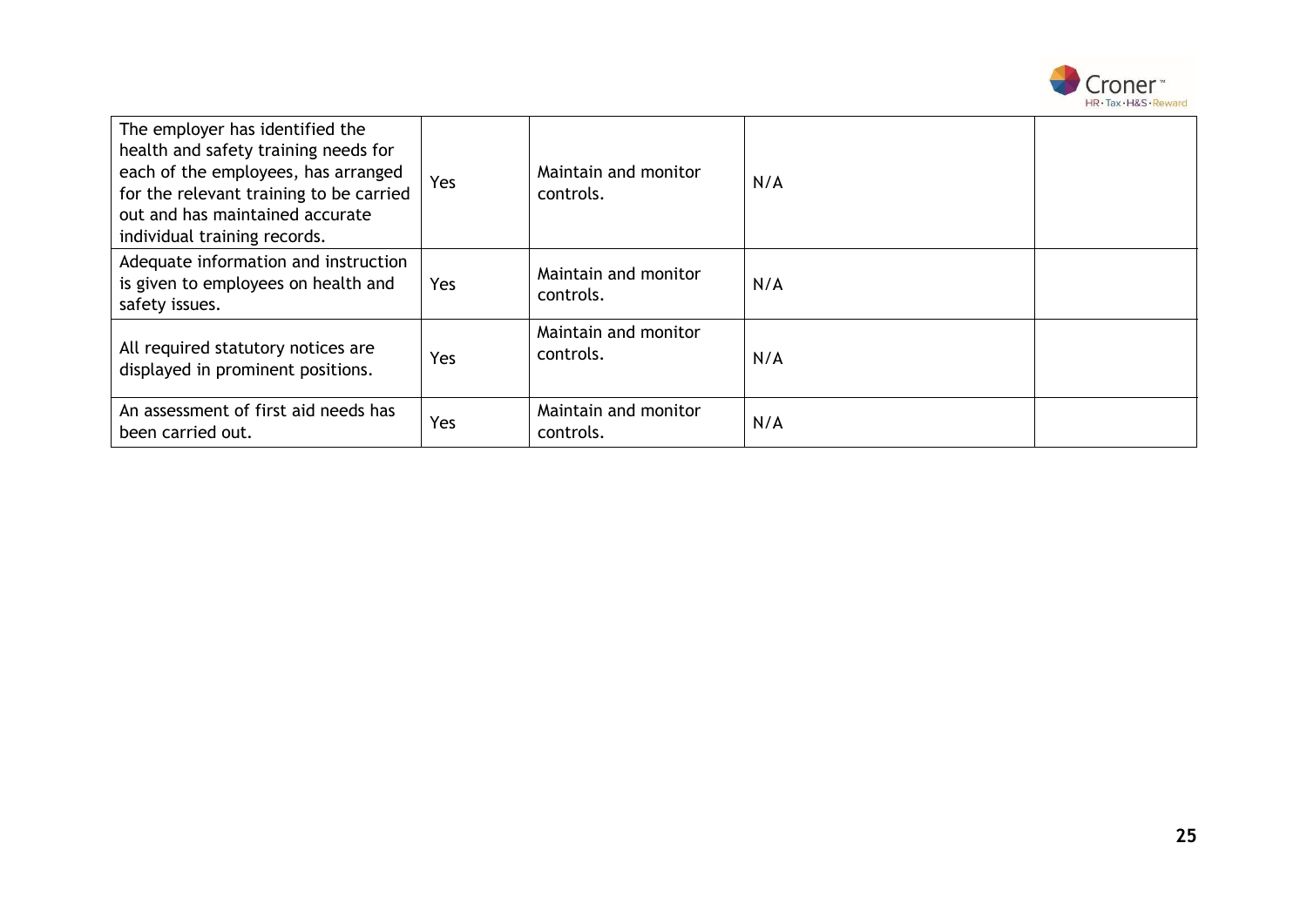

| <b>Lone Working</b>                                                                                                             |                        |                                |                          |          |
|---------------------------------------------------------------------------------------------------------------------------------|------------------------|--------------------------------|--------------------------|----------|
| <b>Control Measure</b>                                                                                                          | Adequate<br>Yes/No/N/A | <b>Recommended Action</b>      | <b>Reason for Action</b> | Priority |
| Lone working procedures include<br>appropriate monitoring arrangements<br>based upon the extent of the risks<br>involved.       | Yes                    | Maintain and monitor controls. | N/A                      |          |
| All lone workers carry a mobile phone/two<br>way radio so that they can be contacted or Yes<br>call for assistance if required. |                        | Maintain and monitor controls. | N/A                      |          |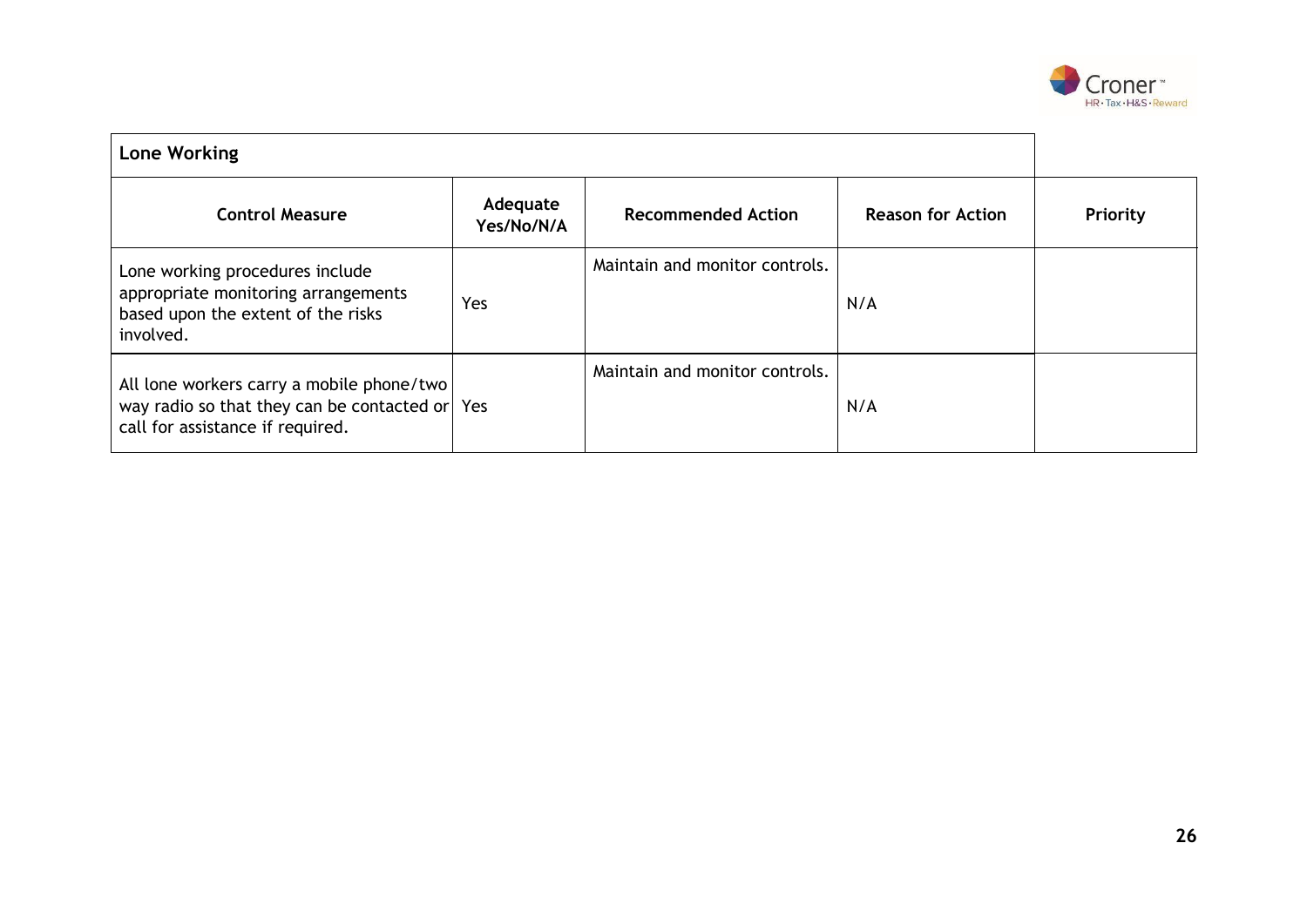

| <b>Manual Handling</b>                                                                                                              |                        |                                                             |                                                                   |          |
|-------------------------------------------------------------------------------------------------------------------------------------|------------------------|-------------------------------------------------------------|-------------------------------------------------------------------|----------|
| <b>Control Measure</b>                                                                                                              | Adequate<br>Yes/No/N/A | <b>Recommended Action</b>                                   | <b>Reason for Action</b>                                          | Priority |
| The distances loads have to be carried has been<br>reduced to the minimum possible in the<br>majority of cases.                     | Yes                    | Maintain and monitor<br>controls.                           | N/A                                                               |          |
| Wherever possible, loads have been split into<br>smaller loads to reduce the likelihood of a<br>manual handling injury.             | Yes                    | Maintain and monitor<br>controls.                           | N/A                                                               |          |
| Key workers ensure that other persons follow<br>the correct lifting practices and that they are<br>trained in ergonomic techniques. | Yes                    | Maintain and monitor<br>controls.                           | N/A                                                               |          |
| Where the work involves team handling, a team<br>leader is nominated to co-ordinate the effort.                                     | Yes                    | Maintain and monitor<br>controls.                           | N/A                                                               |          |
| Appropriate manual handling aids are provided.                                                                                      | No.                    | Provide suitable and<br>sufficient manual handling<br>aids. | Such aids could include<br>trolleys, barrows, sack<br>trucks etc. | Low      |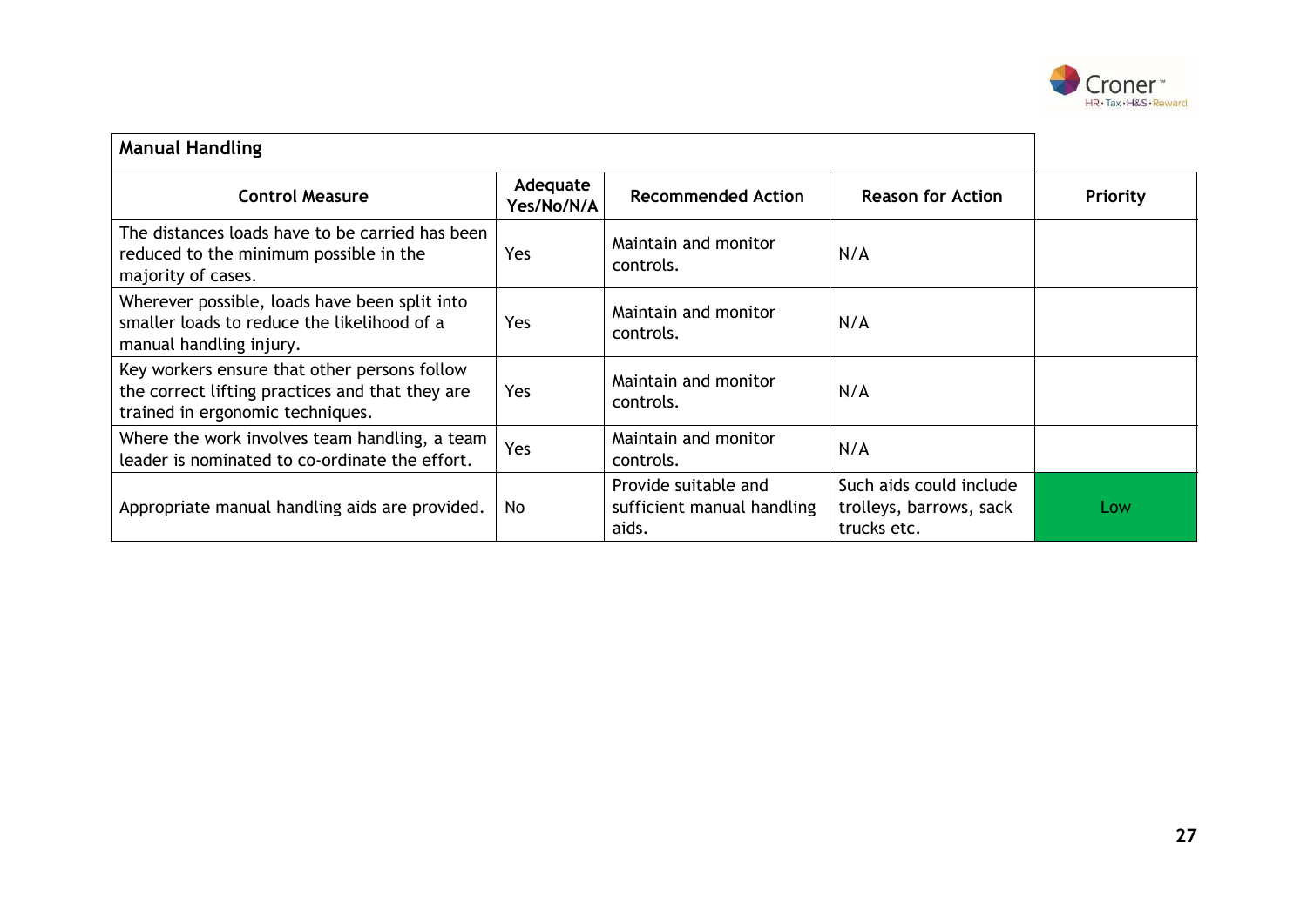

| <b>Risk Assessment</b>                                                                                                                        |                        |                                                                                  |                                                                                                                                                                                                    |          |
|-----------------------------------------------------------------------------------------------------------------------------------------------|------------------------|----------------------------------------------------------------------------------|----------------------------------------------------------------------------------------------------------------------------------------------------------------------------------------------------|----------|
| <b>Control Measure</b>                                                                                                                        | Adequate<br>Yes/No/N/A | <b>Recommended Action</b>                                                        | <b>Reason for Action</b>                                                                                                                                                                           | Priority |
| A competent person has been<br>identified to carry out Risk<br>Assessments.                                                                   | Yes                    | Maintain and monitor<br>controls.                                                | N/A                                                                                                                                                                                                |          |
| Suitable and sufficient Risk<br>Assessments have been carried<br>out for activities and issues<br>identified as being of<br>significant risk. | Yes                    | Maintain and monitor<br>controls.                                                | N/A                                                                                                                                                                                                |          |
| Risk Assessments are carried<br>out for non-routine work.                                                                                     | <b>No</b>              | Carry out suitable and<br>sufficient Risk<br>Assessments for<br>nonroutine work. | Non-routine work such as unplanned<br>maintenance is often overlooked,<br>however these activities can be of<br>significant risk.                                                                  | Medium   |
| Employees are consulted with<br>when producing or reviewing<br>the Risk Assessments.                                                          | Yes                    | Maintain and monitor<br>controls.                                                | N/A                                                                                                                                                                                                |          |
| The significant findings of the<br>Risk Assessments are shared<br>with employees and other<br>persons affected by the risks.                  | Yes                    | Maintain and monitor<br>controls.                                                | N/A                                                                                                                                                                                                |          |
| Risk Assessments are reviewed.                                                                                                                | <b>No</b>              | <b>Review Risk</b><br>Assessments.                                               | Risk Assessments should be reviewed at a<br>suitable frequency or when significant<br>changes are made. Assessments for higher<br>risk issues should be reviewed more often<br>than low risk ones. | Low      |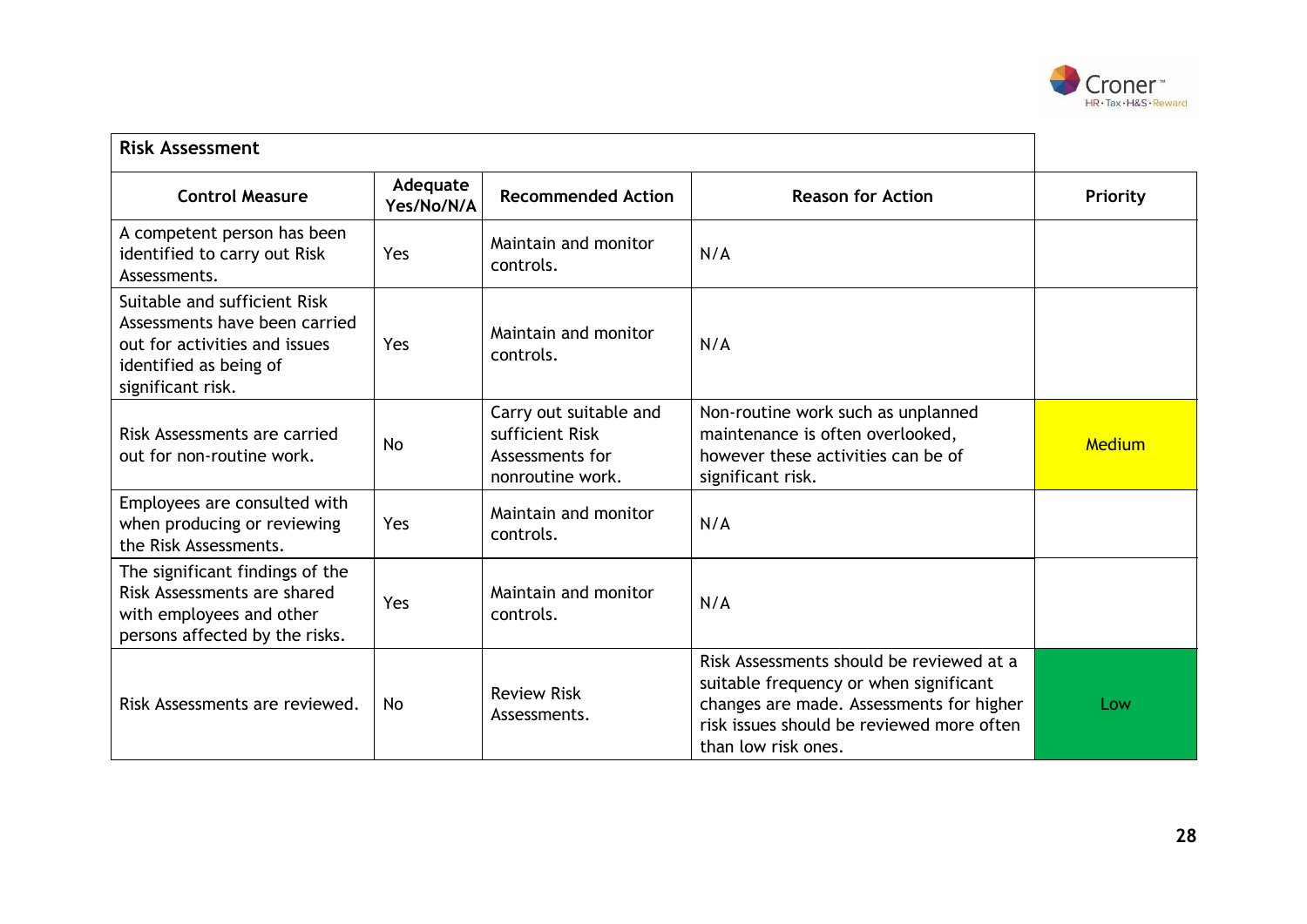

| <b>Workplace Safety</b>                                                                    |                        |                                                                                                |                                                                                                                                                                                                                                                                                                                                                 |          |
|--------------------------------------------------------------------------------------------|------------------------|------------------------------------------------------------------------------------------------|-------------------------------------------------------------------------------------------------------------------------------------------------------------------------------------------------------------------------------------------------------------------------------------------------------------------------------------------------|----------|
| <b>Control Measure</b>                                                                     | Adequate<br>Yes/No/N/A | Recommended<br><b>Action</b>                                                                   | <b>Reason for Action</b>                                                                                                                                                                                                                                                                                                                        | Priority |
| The workplace is clean, tidy<br>and in good decorative order.                              | Yes                    | Maintain and monitor<br>controls.                                                              | N/A                                                                                                                                                                                                                                                                                                                                             |          |
| The workplace is adequately<br>heated.                                                     | Yes                    | Maintain and monitor<br>controls.                                                              | N/A                                                                                                                                                                                                                                                                                                                                             |          |
| The workplace is adequately<br>ventilated by mechanical<br>means or by opening<br>windows. | <b>No</b>              | Improve the<br>ventilation in the<br>workplace. Have the<br>air conditioning unit<br>serviced. | Enclosed workplaces should be sufficiently<br>ventilated to replace stale air at a reasonable<br>rate, this can be achieved by the use of<br>systems which re-calculate the air which must<br>be filtered to remove the impurities.<br>Alternatively sufficient ventilation can be<br>achieved by the provision of suitable opening<br>windows. | Low      |
| The workplace is well lit.                                                                 | Yes                    | Maintain and monitor<br>controls.                                                              | N/A                                                                                                                                                                                                                                                                                                                                             |          |
| The edges of steps and stairs<br>are clearly marked.                                       | Yes                    | Maintain and monitor<br>controls.                                                              | N/A                                                                                                                                                                                                                                                                                                                                             |          |
| Suitable handrails are fitted<br>to stairways.                                             | Yes                    | Maintain and monitor<br>controls.                                                              | N/A                                                                                                                                                                                                                                                                                                                                             |          |
| The floor areas are in good<br>condition and free from<br>slip/trip hazards.               | Yes                    | Maintain and monitor<br>controls.                                                              | N/A                                                                                                                                                                                                                                                                                                                                             |          |
| The floors are free from<br>slipping and tripping<br>hazards.                              | Yes                    | Maintain and monitor<br>controls.                                                              | N/A                                                                                                                                                                                                                                                                                                                                             |          |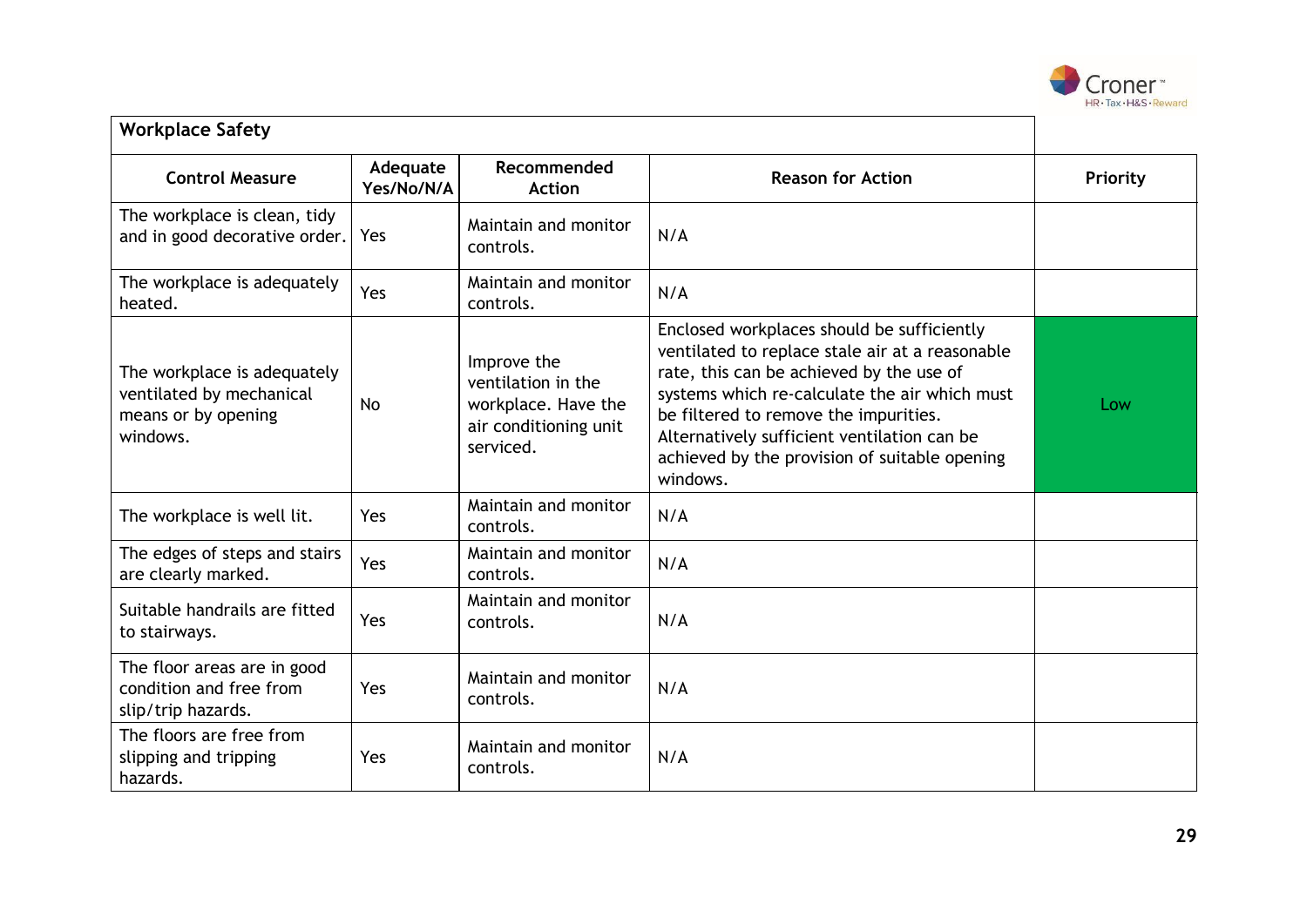

| The workplace provides<br>adequate space for the<br>employees.                                                                                                 | Yes | Maintain and monitor<br>controls. | N/A |  |
|----------------------------------------------------------------------------------------------------------------------------------------------------------------|-----|-----------------------------------|-----|--|
| The workspace is arranged to<br>provide safe means of access<br>to and egress from the<br>workstations.                                                        | Yes | Maintain and monitor<br>controls. | N/A |  |
| Trailing leads and cables are<br>suitably managed, so as not<br>to cause any tripping<br>hazards.                                                              | Yes | Maintain and monitor<br>controls. | N/A |  |
| Adequate welfare facilities<br>are provided and maintained<br>for both male and female<br>employees.                                                           | Yes | Maintain and monitor<br>controls. | N/A |  |
| Suitable facilities are<br>provided to enable<br>employees to sit and obtain<br>a hot drink/heat meals away<br>from their main place of<br>work.               | Yes | Maintain and monitor<br>controls. | N/A |  |
| Suitable eating facilities are<br>provided for employees.                                                                                                      | Yes | Maintain and monitor<br>controls. | N/A |  |
| Cleaning schedules are in<br>place to maintain the<br>required standard of<br>cleanliness and employees<br>are knowledgeable in the<br>use of these schedules. | Yes | Maintain and monitor<br>controls. | N/A |  |